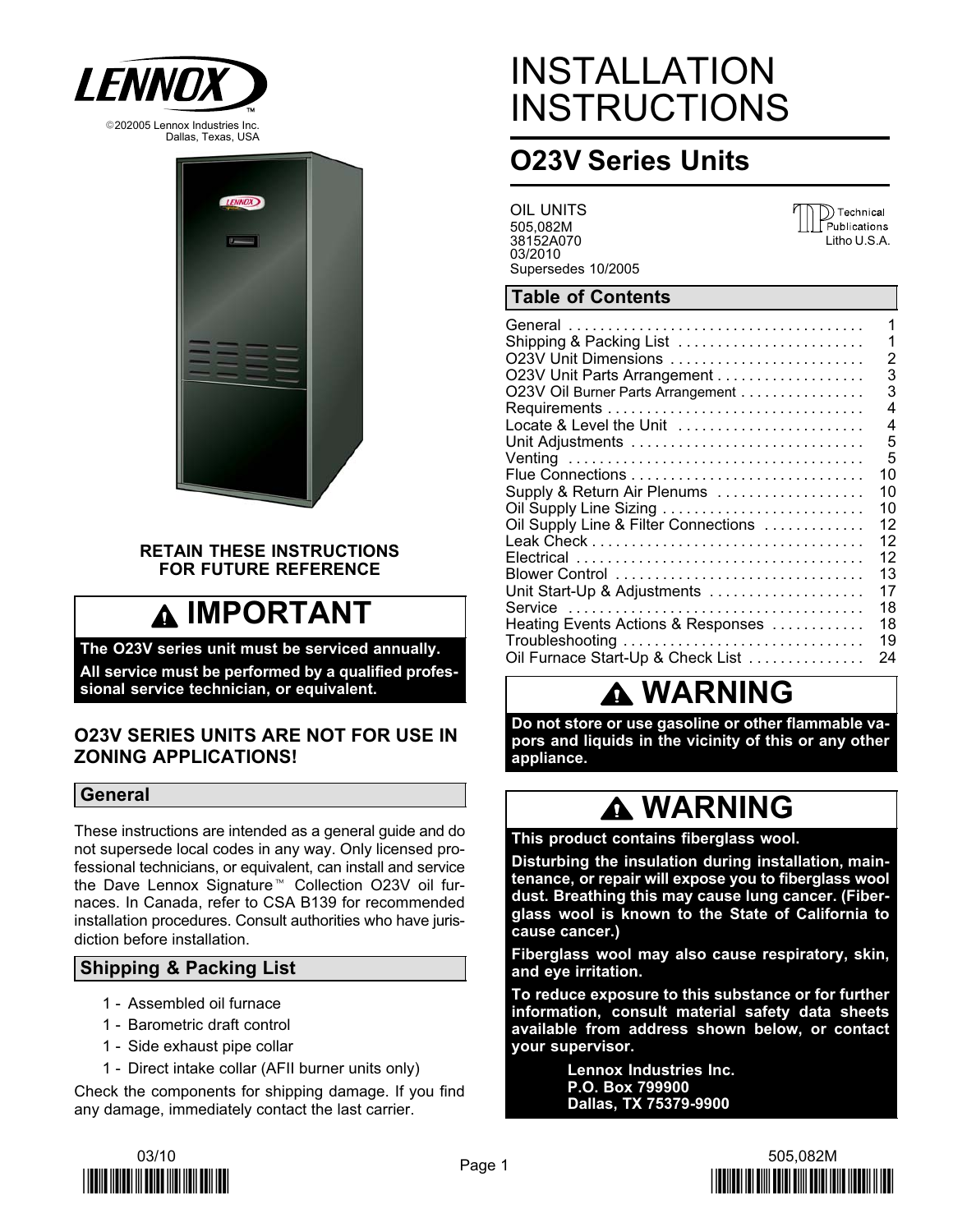#### <span id="page-1-0"></span>O23V Unit Dimensions − Inches (mm)



| <b>O23V Unit Dimensions - Inches (mm)</b> |                     |                     |             |                     |             |  |  |
|-------------------------------------------|---------------------|---------------------|-------------|---------------------|-------------|--|--|
| O23V Model                                | A                   | в                   | C           | D                   | E.          |  |  |
| $-Q2/3-70/90$<br>& -<br>Q3/4-105/120      | $19 - 1/2$<br>(495) | $30 - 5/8$<br>(778) | 18<br>(457) | $19 - 5/8$<br>(498) | 16<br>(406) |  |  |
| $-Q5 - 140/154$                           | $22 - 1/2$<br>(572) | $33 - 1/8$<br>(841) | 21<br>(533) | $22 - 1/8$<br>(562) | 18<br>(457) |  |  |

## **A WARNING**

Improper installation, adjustment, alteration, service or maintenance can cause personal injury, loss of life, or damage to property.

Installation and service must be performed by a licensed professional installer, or equivalent, or service agency.

## CAUTION

Never burn garbage or paper in the heating system. Never leave papers near or around the unit.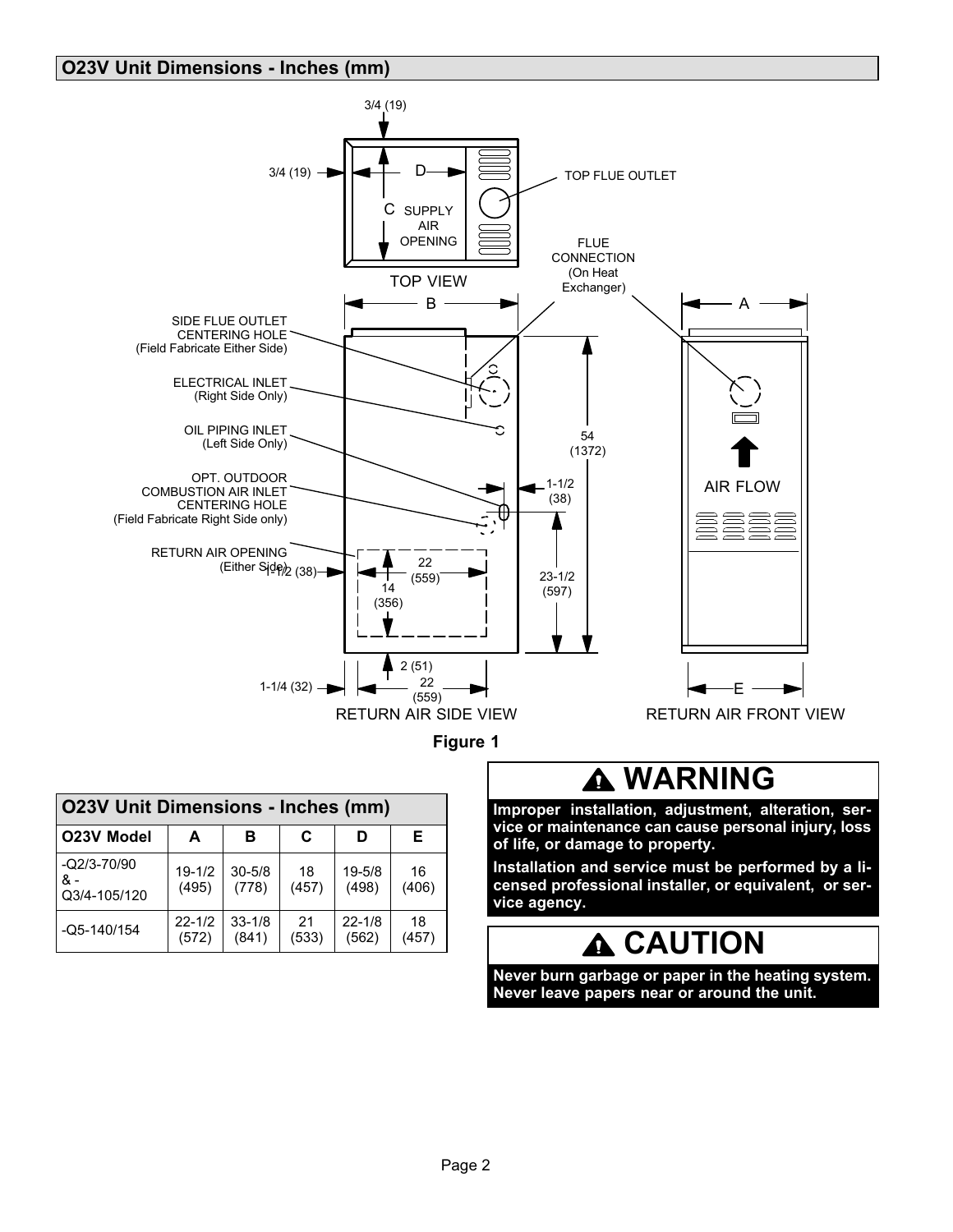<span id="page-2-0"></span>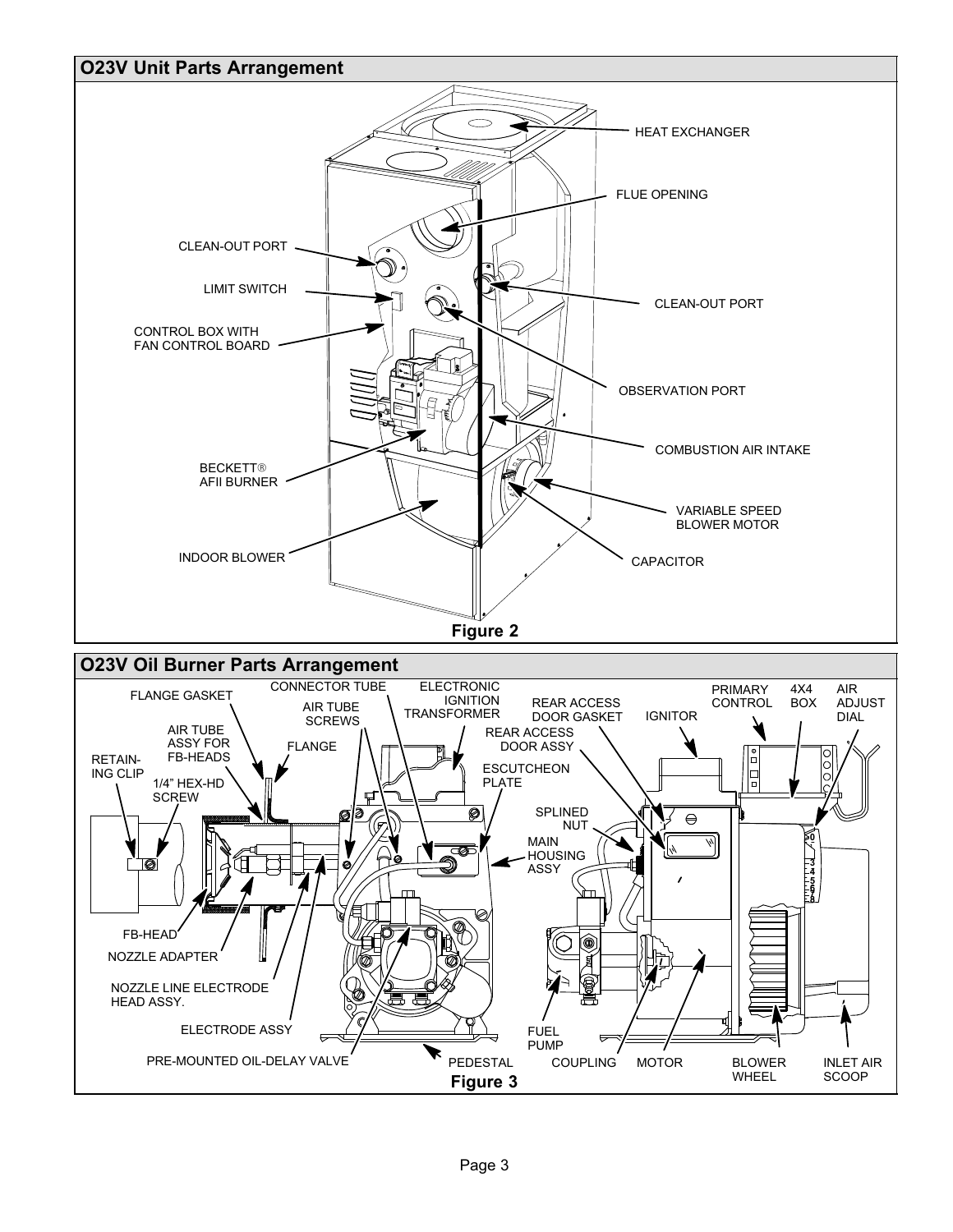# **A CAUTION**

<span id="page-3-0"></span>When venting this appliance, keep vent terminal free of snow, ice and debris.

## **A CAUTION**

Physical contact with metal edges and corners while applying excessive force or rapid motion can result in personal injury. Be aware of, and use caution when working near these areas during installation or while servicing this equipment.

- $\bullet$  Installation of Lennox oil−fired furnaces must conform with the National Fire Protection Association Standard for the Installation of Oil Burning Equipment, NFPA No. 31, the National Electrical Code, ANSI/NFPA No.70 (in the U.S.A.), CSA Standard CAN/CSA−B139 (in Canada), Installation Code for Oil Burning Equipment, the Canadian Electrical Code Part1, CSA 22.1 (Canada), the recommendations of the National Environmental Systems Contractors Association and any state or provincial laws or local ordinances. Authorities having jurisdiction should be consulted before installation. Such applicable regulations or requirements take precedence over general instructions in this manual.
- $\bullet$  Chimneys and chimney connectors must be of the type and construction outlined in section 160 of NFPA No. 31.
- $\bullet$  Air for combustion and ventilation must conform to standards outlined in section 140 of NFPA No. 31 or, in Canada, CSA Standard B139. When installing O23V units in confined spaces such as utility rooms, two combustion air openings are required. Dimensions of combustion air openings are shown in table 1. One opening shall be below burner level and the other opening shall be no more than 6"(152 mm) from the room's ceiling.

| <b>Combustion Air Opening Dimensions</b> |                                                  |  |  |  |  |  |
|------------------------------------------|--------------------------------------------------|--|--|--|--|--|
| Model No.                                | (2 openings required)                            |  |  |  |  |  |
|                                          | O23V-70/90/105/120   10" X 20" (254 mm X 508 mm) |  |  |  |  |  |
| O23V-140/154                             | 11" X 22" (279 mm X 559 mm)                      |  |  |  |  |  |

- Table 1
- $\bullet$  This unit is approved for use on combustible flooring and for clearances to combustible material as listed on unit rating plate and in table 2. Unit service and accessibility clearances take precedence over fire protection clearances.

# **A IMPORTANT**

An opening to the outside for combustion air is strongly recommended, especially in new homes. Refer to table 1 or the unit rating plate for specific combustion air opening dimensions.

 $\bullet$  The combustion air opening should provide a minimum free area one-half square inch per 1,000 Btu per hour input. This combustion air should be brought into the area containing the furnace below the level of the furnace burner.

| able |  |
|------|--|
|------|--|

| <b>O23V Installation Clearances</b> |             |  |  |  |  |
|-------------------------------------|-------------|--|--|--|--|
| <b>Clearances</b>                   | inches (mm) |  |  |  |  |
| top of plenum & duct                | 2(51)       |  |  |  |  |
| plenum sides                        | 3(76)       |  |  |  |  |
| sides                               | 0(0)        |  |  |  |  |
| rear                                | 0(0)        |  |  |  |  |
| front                               | 4 (120)     |  |  |  |  |
| flue pipe                           | 6(152)      |  |  |  |  |

- : With the HEAT selector pin in the position shown in the wiring diagram (on page [16](#page-15-0)), the unit must operate at a temperature rise in the range listed in table [7](#page-16-0) (on page [17](#page-16-0)).
- $\bullet$  When installed, furnace must be electrically grounded in accordance with local codes or, in the absence of local codes, with the current National Electric Code, ANSI/NFPA No. 70, or Canadian Electric Code (CEC) if an external electrical source is utilized.
- $\bullet$  Field wiring connections with the unit must meet or exceed specifications of type T wire and must withstand a 63 $\degree$ F (17 $\degree$ C) temperature rise.
- $\bullet$  If installing a programmable thermostat, use a type which retains its memory in event of a power loss.
- $\bullet$  When the furnace is used in conjunction with cooling units, it shall be installed in parallel with, or on the upstream side of, cooling units to avoid condensation in the heating element. With a parallel flow arrangement, a damper (or other means to control the flow of air) shall be adequate to prevent chilled air from entering the furnace and, if manually operated, must be equipped with means to prevent operation of either unit, unless damper is in the full "heat" or "cool" position.

## WARNING

When an air conditioning unit is used in conjunction with the furnace, the evaporator coil must be installed in the discharge (supply) air. Do not install an evaporator coil in the return air; excessive condensation will occur within the furnace.

### Locate & Level the Unit

Set the unit in desired location keeping in mind the clearances listed in table 2. Also keep in mind oil supply connections, electrical supply, flue connections and sufficient clearance for installing and servicing unit.

Level the unit from side to side and from front to rear. If the furnace is not level, place fireproof wedges or shims between the low side of the furnace and the floor. Make sure the weight of the furnace is distributed evenly on all four corners. Strain on sides of cabinet causing cracking and popping noises may occur if weight of furnace is not evenly distributed.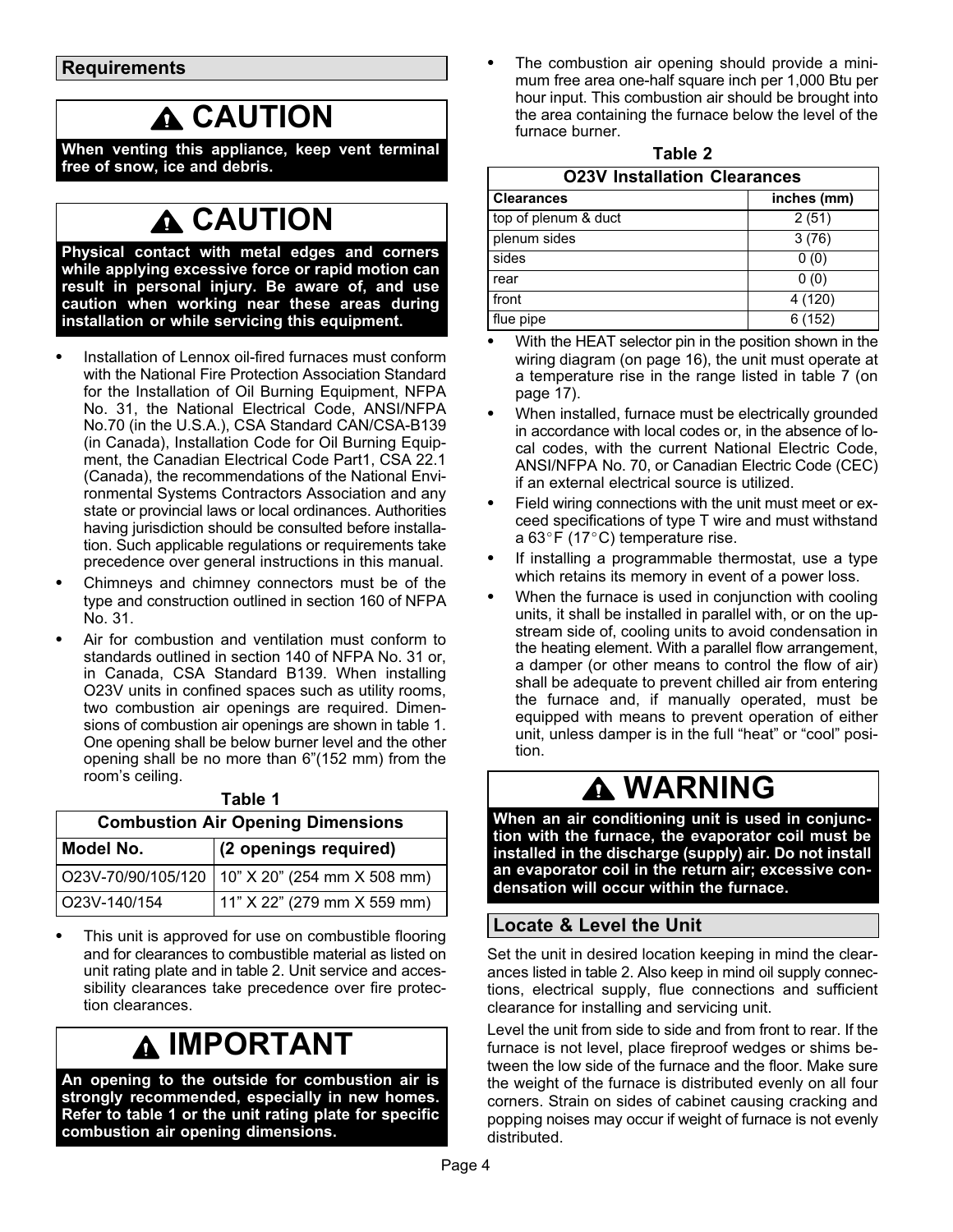#### <span id="page-4-0"></span>Unit Adjustments

Neither the nozzle setting nor the air adjustments are factory set. The furnace is fire tested and the limit control is checked to make sure it functions properly; no factory settings are made. During installation, the furnace must be -set up." The installing dealer/contractor must have and use proper test equipment in order to correctly set up the oil furnace. Proper testing equipment is required to ensure correct operation of the unit. The use of test equipment is now more critical than ever due to tighter tolerances needed to keep the furnace operating efficiently.

Among the test equipment for an oil furnace, the proper combustion test kit should contain the following:

- $\bullet$ Draft gauge
- $\bullet$  $CO<sub>2</sub>$  or  $O<sub>2</sub>$  analyzer
- $\bullet$ Smoke tester
- $\bullet$ Pressure gauge
- $\bullet$ High temperature thermometer
- $\bullet$ Beckett T−500 gauge
- $\bullet$ Oil vacuum gauge
- $\bullet$ Knowledge of proper test equipment operation

## **A CAUTION**

Improper nozzle and/or air adjustment of this unit may result in sooting problems. Refer to the following section for correct adjustment procedures.

#### Adjusting the Nozzle

Proper adjustment of the nozzle assembly is critical because alignment may have changed during shipping. Before the furnace and oil lines are installed, the nozzle assembly must be checked. To check the nozzle assembly, remove the entire burner assembly (not just the nozzle) from the furnace. The lower firing nozzle is factory installed. This should be verified by the installer. Inspect the spark transformer leads also to ensure they are still attached to the electrodes.

The burner assembly is attached to the vestibule panel by three nuts. Slots are provided in the mounting flange for removing the burner assembly from the vestibule. By loosening the nuts and by turning the whole burner assembly counterclockwise (figure 4), the entire burner assembly will come out of the furnace. There is adequate wire to remove the burner without disconnecting wires. Once removed, turn the burner around in the vest panel area.

#### O23V Series Burner Removal



Figure 4

To correctly adjust the nozzle, use a Beckett #T−500 gauge Insert the small end of the gauge into the end of the cone and measure from the flat of the end cone to the tip of the nozzle. When nozzle depth is correct, the tip of the nozzle should just touch the end of the gauge. Refer to the illustration sheet provided with the gauge. Note that the scale side of the gauge is not used for this purpose. Make corrections by sliding the nozzle assembly forward or backward within the blast tube (figure 5). At the same time, check the nozzle alignment.





To check nozzle alignment, again insert the small end into the end cone and measure the nozzle and electrode alignment against the center lines marked on the gauge (again refer to enclosed illustration sheet). If the nozzle is not centered, but found to be too far left or right, a new nozzle assembly will need to be ordered. Do not attempt to adjust by bending the 90 degree elbow in the oil line.

#### Venting

## **A WARNING**

Combustion air openings in front of the furnace must be kept free of obstructions. Any obstruction will cause improper burner operation and may result in a fire hazard.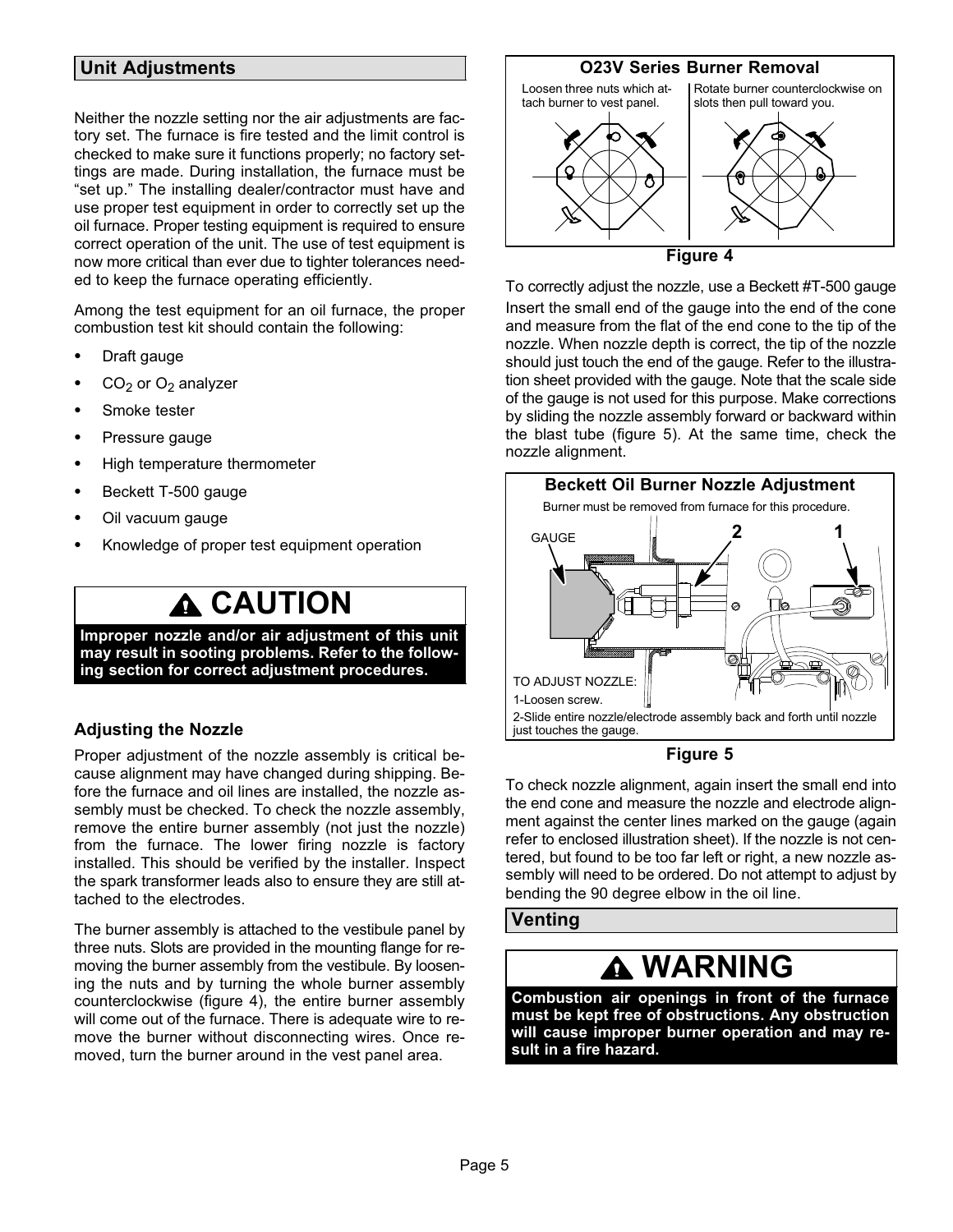# WARNING

The barometric damper shall be in the same atmospheric pressure zone as the combustion air inlet to the furnace. Deviation from this practice will cause improper burner operation and may result in a fire hazard.

## WARNING

This furnace is certified for use with type "L" vent. -B" vent must not be used with oil furnaces.

# **CAUTION**

Do not store combustible materials near the furnace or supply air ducts. The material (such as paint, motor oil, gasoline, paint thinner, etc.) may ignite by spontaneous combustion creating a fire hazard.

NOTE − Oil burning equipment may be vented into an approved masonry chimney or type L vent. (Type L vent is similar in construction to type B gas vent. Type L vent carries a higher temperature rating and is constructed with an inner liner of stainless steel, rather than aluminum.)

Prior to installation of unit, make a thorough inspection of the chimney to determine whether repairs are necessary. Make sure the chimney is properly constructed and sized according to the requirements of the National Fire Protection Association. The smallest dimensions of the chimney should be at least equal to the diameter of the furnace vent connector. Make sure the chimney will produce a steady draft sufficient to remove all the products of combustion from the furnace. A draft of at least .04" w.c. (9.9 Pa) is required during burner operation.

- 1. Local building codes may have more stringent installation requirements and should be consulted before installation of unit.
- 2. The vent connector should be as short as possible to do the job.
- 3. The vent connector should not be smaller than the outlet diameter of the vent outlet of the furnace.
- 4. Pipe should be at least 24 gauge galvanized.
- 5. Single wall vent pipe should not run outside or through any unconditioned space.
- 6. Chimney should extend 3 feet (0.9 m) above highest point where the vent passes through the roof, and 2 feet (0.6 m) higher than any portion of a building within a horizontal distance of 10 feet (3 m).
- 7. The vent must not pass through a floor or ceiling. Clearances to single wall vent pipe should be no less than 6" (152 mm); more if local codes require it.
- 8. The vent may pass through a wall where provisions have been made for a thimble as specified in the Standards of the National Board of Fire Underwriters. See figure 6.



Figure 6

9. The vent pipe should slope upward toward the chimney on horizontal run at least 1/4 inch (6 mm) to the foot (0.3 m) and should be supported by something other than the furnace, such as isolation hangers. See figure 7.



#### Figure 7

- 10. Extend the vent pipe into the chimney so that it is flush with the inside of the vent liner. Seal the joint between the pipe and the liner.
- 11. The furnace shall be connected to a factory built chimney or vent complying with a recognized standard, or masonry or concrete chimney lined with a lining material acceptable to the authority having jurisdiction.
- 12. When two or more appliances vent into a common vent, the area of the common vent should not be less than the area of the largest vent or vent connection plus 50% of the area of the additional vent or vent connection. Chimney must be able to sufficiently vent all appliances operating at the same time.
- 13. The vent pipe shall not be connected to a chimney vent serving a solid fuel appliance or any mechanical draft system.
- 14. All unused chimney openings should be closed.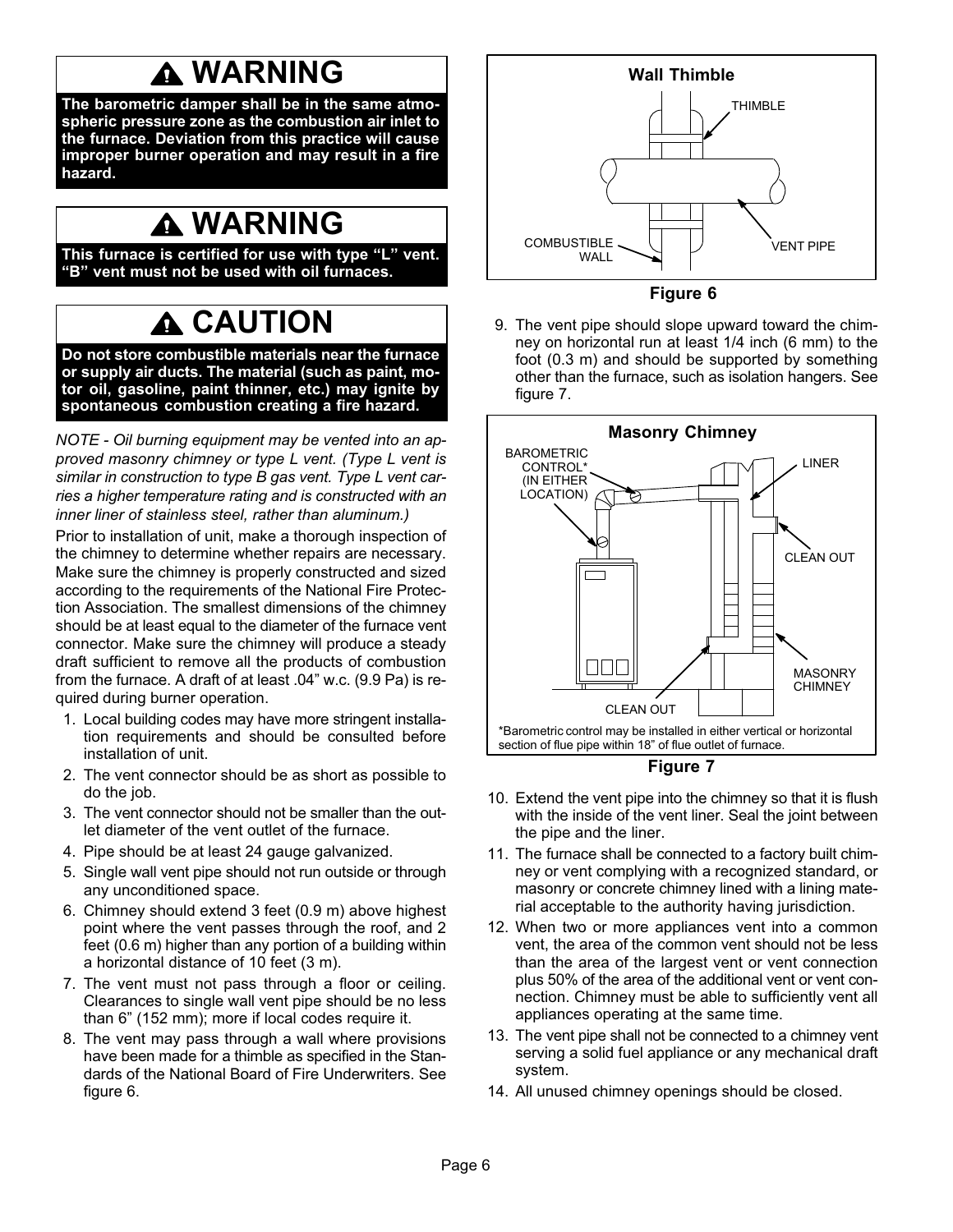- <span id="page-6-0"></span>15. All vent pipe run through unconditioned areas or outside shall be constructed of factory built chimney sections. See figure 8.
- 16. Where condensation of vent gas is apparent, the vent should be repaired or replaced. Accumulation of condensation in the vent is unacceptable.
- 17. Vent connectors serving this appliance shall not be connected into any portion of mechanical draft systems operating under positive pressure.
- 18. Keep the area around the vent terminal free of snow, ice and debris.

NOTE − If vent pipe needs to exit from side of cabinet, use the pilot hole (located on either side of the unit) to cut a 6" (152 mm) round hole. Attach finishing plate (provided) with four sheet metal screws to cover rough edges.



Figure 8

#### Combustion and Ventilation Air (Confined and Unconfined Spaces)

Homes built with energy conservation in mind use tight construction practices. These houses are sealed so well that it becomes necessary to provide a means of bringing in air from outside for combustion. Also, exhaust fans, appliance vents, chimneys and fireplaces force additional air that could be used for combustion out of the house. Unless outside air is brought into the home for combustion, negative pressure (pressure outside is greater than inside pressure) will build to the point that a down draft can occur in the furnace vent pipe or chimney. Combustion gases enter the living space creating a potentially dangerous situation.

The importance of the previous paragraph cannot be overstated. Users may inadvertently block fresh air intakes after installation.

In the absence of local codes concerning air for combustion and ventilation, the following section outlines guidelines and recommends procedures for operating oil furnaces in a manner that ensures efficient and safe operation. Special consideration must be given to combustion air needs as well as requirements for exhaust vents and oil piping.

#### **Combustion Air Requirements**

## **A WARNING**

PERSONAL INJURY OR DEATH! A living space which provides insufficient combustion air to the furnace can result in headaches, nausea, dizziness or asphyxiation.

# **A CAUTION**

Insufficient combustion air to the furnace can cause excess water accumulation in the heat exchanger, resulting in rusting and premature heat exchanger failure. It can also cause property damage.

All oil-fired appliances require air to be used for the combustion process. If sufficient amounts of combustion air are not available, the furnace or other appliance will operate in an inefficient and unsafe manner. Enough air must be provided to meet the needs of all fuel-burning appliances, as well as appliances such as exhaust fans which force air out of the home. When fireplaces, exhaust fans, or clothes dryers are used at the same time as the furnace, much more air is required to ensure proper combustion and to prevent a down-draft situation. Insufficient amounts of air also cause incomplete combustion which can result in sooting. Requirements for providing air for combustion and ventilation depend largely on whether the furnace is installed in an unconfined or confined space.

#### Unconfined Space

An unconfined space is an area such as a basement or large equipment room with a volume greater than 50 cubic feet (1.4 cubic meters) per 1,000 Btu (293 W) per hour of the combined input rating of all appliances installed in that space. This space also includes adjacent rooms which are not separated by a door. Though an area may appear to be unconfined, it might be necessary to bring in outdoor air for combustion if the structure does not provide enough air by infiltration. If the furnace is located in a building of tight construction with weather stripping and caulking around the windows and doors, follow the procedures outlined for using air from the outside for combustion and ventilation.

#### Confined Space

A confined space is an area with volume less than 50 cubic feet (1.4 cubic meters) per 1,000 Btu (293 W) per hour of the combined input rating of all appliances installed in that space. This definition includes furnace closets or small equipment rooms.

When the furnace is installed so that supply ducts carry air circulated by the furnace to areas outside the space containing the furnace, the return air must be handled by ducts which are sealed to the furnace casing and which termi-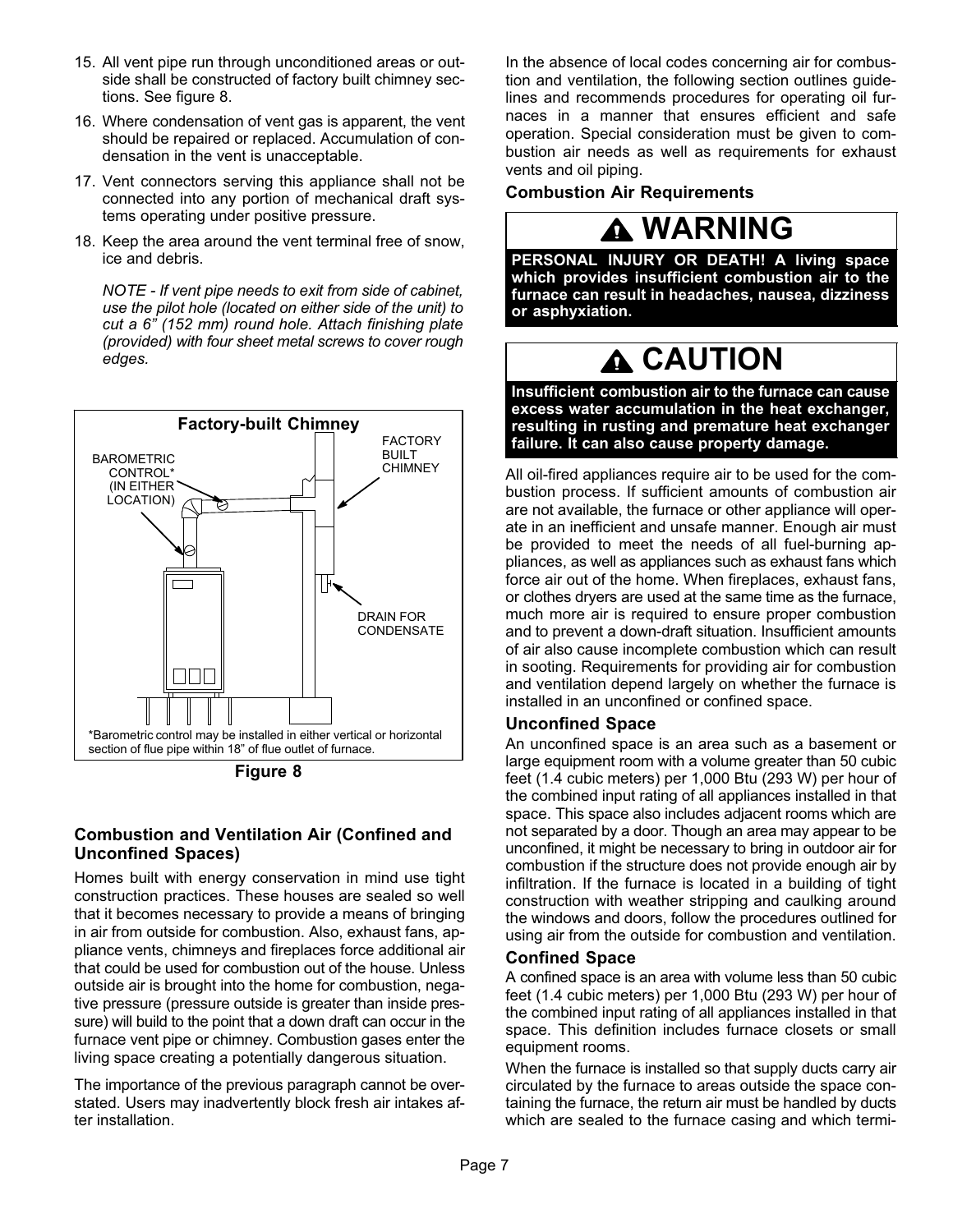nate outside the space containing the furnace. This is especially important when the furnace is mounted on a platform in a confined space (e.g., closet or small equipment room). Even a small leak around the base of the unit at the platform or at the return air duct connection can cause a potentially dangerous negative pressure condition. Air for combustion and ventilation can be brought into the confined space either from inside the building or from outside.

### Air from an Adjacent Space

If the confined space housing the furnace adjoins space categorized as unconfined, air can be brought in by providing two permanent openings between the two spaces. Each opening must have a minimum free area of 1 square inch (6.4 square centimeters) per 1,000 Btu (293 W) per hour of the total input rating of all fuel-fired equipment in the confined space. Each opening must be at least 100 square inches (614.5 square centimeters). One opening shall be within 12" (305 mm) of the top of the enclosure and one opening within 12" (305 mm) of the bottom (See figure 9).





### Air from Outside

If air from outside is brought in for combustion and ventilation, the confined space shall be provided with two permanent openings. One opening shall be within 12" (305 mm) of the top of the enclosure and one within 12" (305 mm) of the bottom. These openings must communicate directly or by ducts with the outdoors or spaces (crawl or attic) that freely communicate with the outdoors or indirectly through vertical ducts. Each opening shall have a minimum free area of 1 square inch (6.4 square centimeters) per 4,000

Btu (1172 W) per hour of total input rating of all equipment in the enclosure (See figures 10 and [12](#page-8-0)). When communicating with the outdoors through horizontal ducts, each opening shall have a minimum free area of 1 square inch (6.4 square centimeters) per 2,000 Btu (586 W) per total input rating of all equipment in the enclosure (See figure [12](#page-8-0)).



Figure 11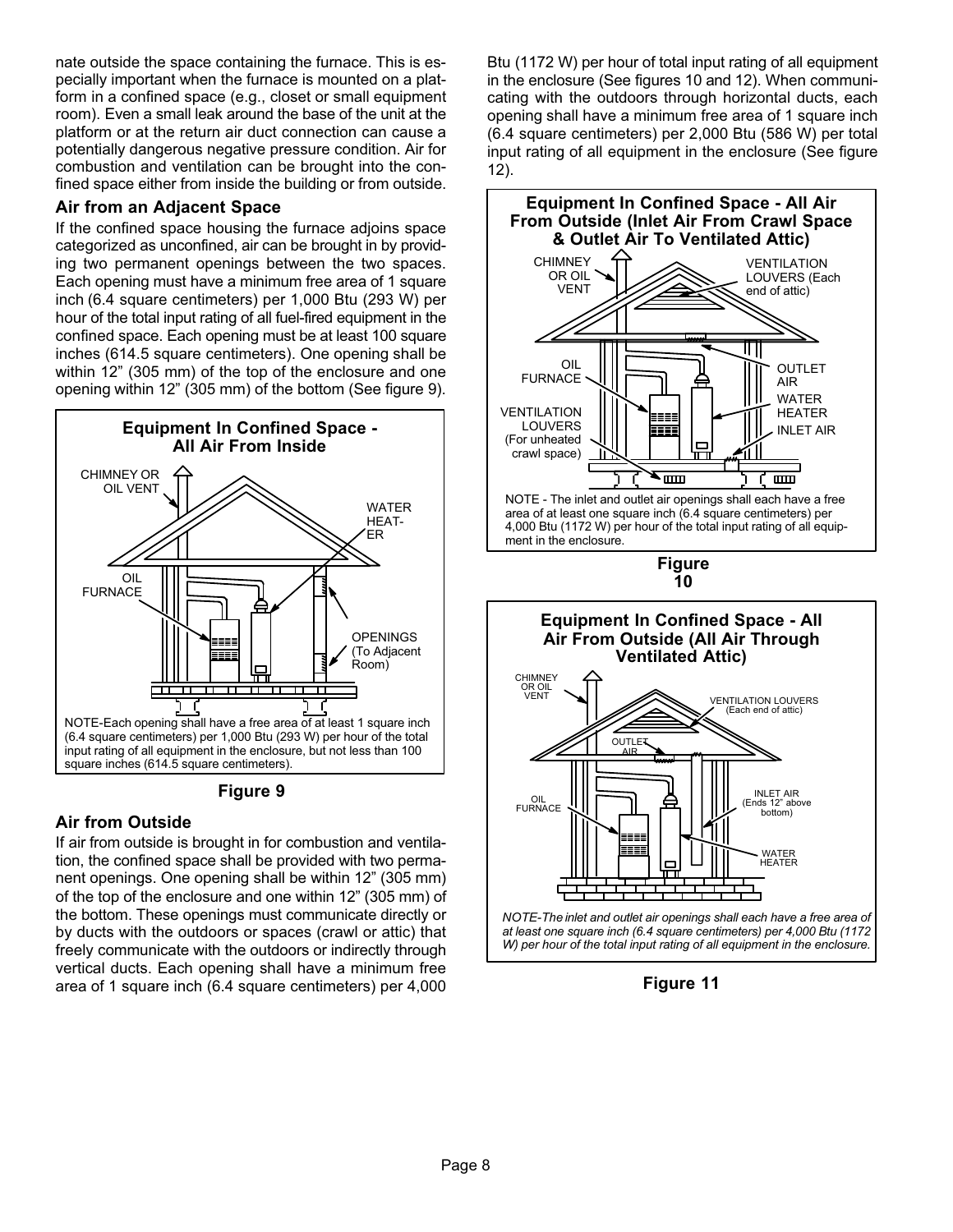<span id="page-8-0"></span>

Figure 12

When ducts are used, they shall be of the same cross−sectional area as the free area of the openings to which they connect. The minimum dimension of rectangular air ducts shall be no less than 3" (76 mm). In calculating free area, the blocking effect of louvers, grilles, or screens must be considered. If the design and free area of protective covering is not known for calculating the size opening required, it may be assumed that wood louvers will have 20 to 25% free area and metal louvers and grilles will have 60 to 75% free area. Louvers and grilles must be fixed in the open position or interlocked with the equipment so that they are opened automatically during equipment operation.

#### Direct Connection of Outdoor Air for Combustion

The Beckett AFII burner was designed to allow for direct air intake piping (4" [102 mm]). The maximum equivalent length of pipe is 70 feet (21.3 m). A 90 $^{\circ}$  elbow equals 6feet (1.8 m). The enclosed intake pipe ring may be used to facilitate direct air intake to the burner through the right side of the cabinet.

To convert the AFII burner from confined space to outside combustion air, simply remove the three screws attaching the inlet air scoop to the burner and insert 4" (102 mm) direct air intake piping.

The use of a barometric relief placed in the intake pipe is recommended when outdoor combustion air is directly connected to the burner. This will allow confined space air to be used as combustion air in the event that the opening to the outdoor air becomes blocked. Using a barometric relief in the intake will reduce the chance of sooting.

# A CAUTION

DO NOT USE a barometric draft relief in exhaust vent pipe if outdoor combustion air is connected directly to the burner.

#### Removal of Unit from Common Venting System

In the event that an existing furnace is removed from a venting system commonly run with separate appliances, the venting system is likely to be too large to properly vent the remaining attached appliances. The following test should be conducted while each appliance is in operation and the other appliances not in operation remain connected to the common venting system. If venting system has been installed improperly, the system must be corrected as outlined in the previous section.

- 1. Seal any unused openings in the common venting system.
- 2. Visually inspect venting system for proper size and horizontal pitch and determine there is no blockage or restriction, leakage, corrosion or other deficiencies which could cause an unsafe condition.
- 3. Insofar as is practical, close all building doors and windows and all doors between the space in which the appliances remaining connected to the common venting system are located and other spaces of the building. Turn on clothes dryers and any appliances not connected to the common venting system. Turn on any exhaust fans, such as range hoods and bathroom exhausts, so they will operate at maximum speed. Do not operate a summer exhaust fan. Close fireplace dampers.
- 4. Following the lighting instruction on the unit, place the appliance being inspected in operation. Adjust thermostat so appliance will operate continuously.
- 5. Test for spillage using a draft gauge.
- 6. After it has been determined that each appliance remaining connected to the common venting system properly vents when tested as outlined above, return doors, windows, exhaust fans, fireplace dampers and any other fuel burning appliance to their previous condition of use.
- 7. If improper venting is observed during any of the above tests, the common venting system must be corrected.

#### Horizontal Venting

The O23V is approved for horizontal venting with the following mechanical vent systems:

- $\bullet$ Tjernlund (sideshot) #SS1C
- $\bullet$  Field Controls #SWG−5 with the CK−61 control kit Refer to the manufacturers' installation instructions for installation procedures and service parts information.

Do not use the same vent with any other appliance when using a sidewall vent system.

Maximum permissible vent length is 70 equivalent feet. Minimum length is 15 equivalent feet. Calculate the equivalent vent pipe footage from the furnace to the mechanical vent system (Tjernlund or Field Controls) by adding the straight vent pipe length and the equivalent elbow lengths together.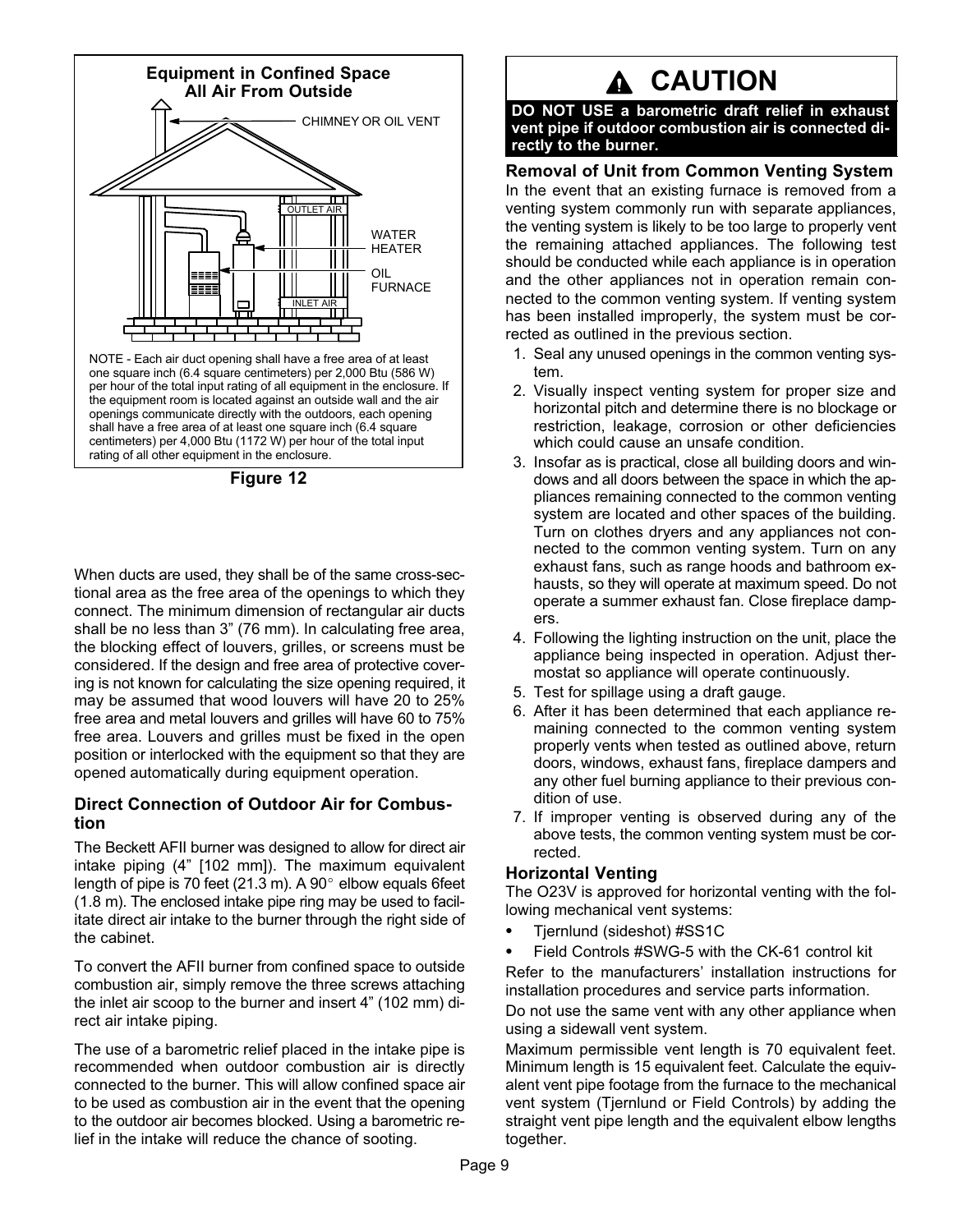<span id="page-9-0"></span>Locate the barometric draft control within 18 inches of the furnace flue outlet. See figure 13 for barometric draft control location.



### Flue Connections

## IMPORTANT

When flue pipe is installed at less than minimum clearance listed in table 2, radiation shields must be installed. See figure 14.

Use 24 gauge or heavier galvanized smoke pipe and fittings to connect the furnace to the vent. Connect flue pipe to chimney using the least number of elbows and angles possible. Flue pipe or vent connector must be inserted into but not beyond the outside wall of the chimney flue. No reduction in diameter of flue pipe is acceptable. It is best to have flue pipe as short and direct as possible. Where two or more appliances vent into a common flue, the area of the common flue should be at least equal to the area of the largest flue or vent connector, plus 50% of the area of any additional flues or vent connectors. Install a barometric draft control (provided) and flue pipe according to instructions packed with control.

Inspect flue pipe annually. Clean soot or ash from flue pipe, if necessary. If pipe is rusted, replace.

Install draft control at least 12 inches beyond the furnace. If there is no space to install the draft control in the flue pipe it may be installed in the vent above the flue pipe. Follow the instructions packed with the draft control.

#### Alternate Side Flue Connections

The vent pipe may exit the top or sides of the cabinet. A hole is provided in the top cap for top exit. For side exit, locate the center hole punched in the side of the cabinet. See unit dimensions on page [2](#page-1-0). Using it as the center point, cut a 6 inch (152 mm) round hole in the cabinet's side. Install the barometric draft control within 18 inches of the furnace flue outlet.

Attach the provided finishing plate to cover rough edges.



#### Figure 14

### Supply & Return Air Plenums

Secure return air plenum to unit using sheet metal screws. NOTE − The following are suggested procedures that should be followed when installing the supply air plenum.

- 1. Use sealing strips of fiberglass.
- 2. In all cases, the plenum should be secured to furnace or evaporator cabinet with sheet metal screws.
- 3. Install supply and return air ducts as desired.

### Oil Supply Line Sizing

Ensure that the restrictions of the piping system, plus any lift involved, do not exceed the capability of the oil pump. Use the following guidelines when determining whether to use a single−or two−stage oil pump.

#### One−Pipe System

When using a one−pipe system (see figure [15](#page-10-0)), even with the oil tank that is above the burner and a vacuum of 6" (152 mm) Hg or less, a single−stage fuel pump with a supply line and no return line should be adequate.

Manual bleeding of the fuel pump is required on initial start up. Failure to bleed air from the oil pump could result in an air lock/oil starvation condition.

NOTE − As an extra precaution, cycle heating on and off ten times after bleeding air from the oil pump. This will eliminate air in the gun assembly.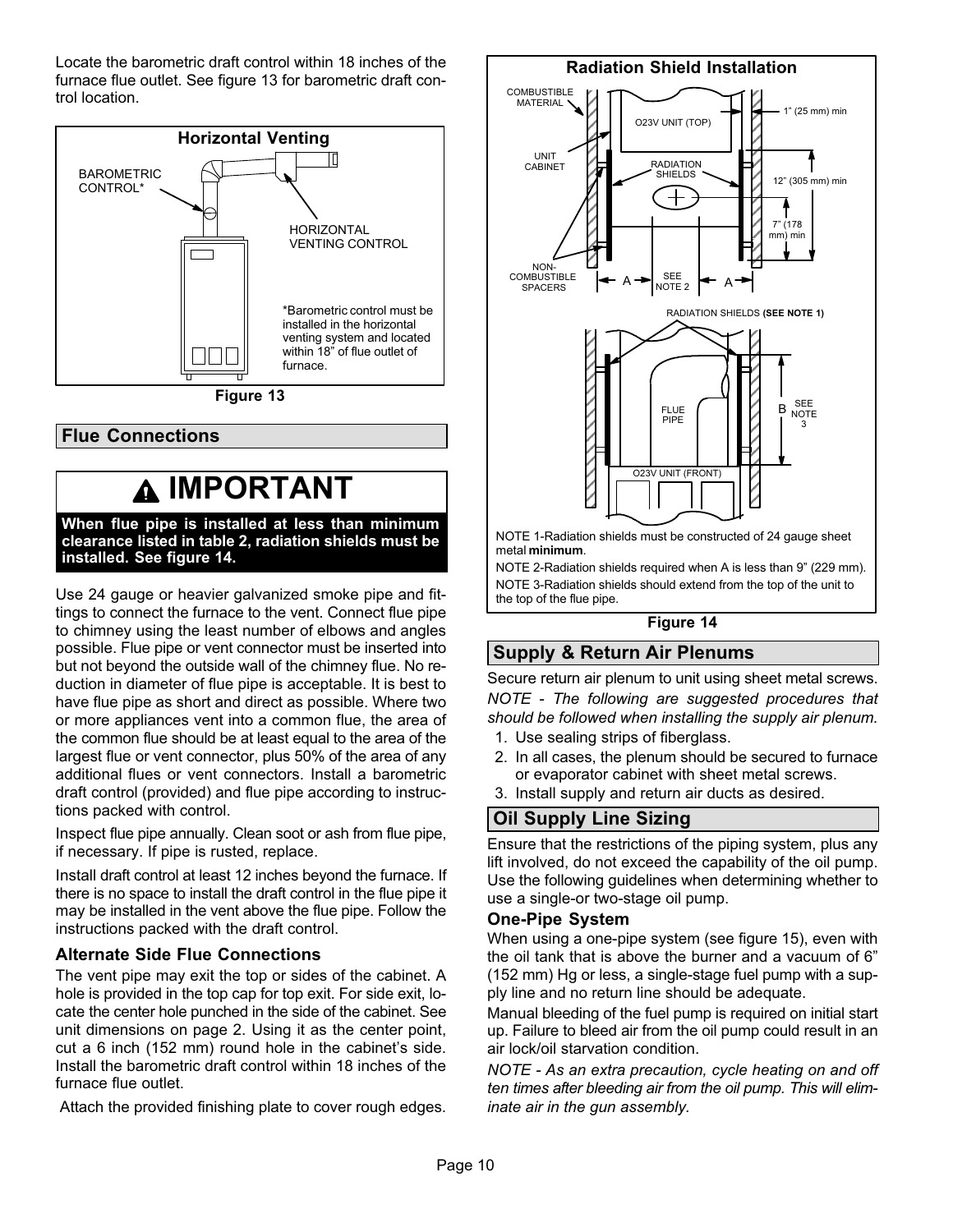<span id="page-10-0"></span>

**Figure 15** 

To determine the correct tubing size for piping, refer to table 3 .

| Table 3                         |                                  |  |  |  |  |
|---------------------------------|----------------------------------|--|--|--|--|
| <b>One-Pipe Oil Line Sizing</b> |                                  |  |  |  |  |
| <b>Line Length</b>              | <b>Pipe Diameter (OD Tubing)</b> |  |  |  |  |
| $0-50'$ (15 m)                  | $3/8$ " (10 mm)                  |  |  |  |  |
| 51-100' (15 m)                  | $1/2$ " (12 mm)                  |  |  |  |  |

#### Two−Pipe System

.

When using a two−pipe system (see figure 16) with the oil tank below the level of the burner, use a single−stage fuel pump in lift conditions of up to 10 feet (3 m) and/or a vacuum of 10" (254 mm) Hg or less. Use a two−stage fuel pump when lift exceeds 10 feet (3 m) and/or a vacuum of 10" (254 mm) Hg to 15" (381 mm) Hg. Both conditions require that you use of a two−pipe system, which consists of a return line that purges the fuel pump of air by returning it to the tank. To determine the run and lift for piping, refer to table 4

Use continuous lengths of heavy wall copper tubing or steel pipe for oil supply pipe. Install oil supply pipe under floor or near walls to protect it from damage. Avoid running pipes along joists or reverberating surfaces. Always use flare fittings. All fittings must be accessible. Do not use compression fittings.



Figure 16

### **A IMPORTANT**

Both oil supply and return pipes must be submerged in oil in the supply tank.

| Table 4                                                                                            |                                    |           |                                  |            |  |  |  |
|----------------------------------------------------------------------------------------------------|------------------------------------|-----------|----------------------------------|------------|--|--|--|
| Two-Pipe Maximum Pipe Length (H + R)<br>3450 RPM - 3 GPH (11.4 LPH)                                |                                    |           |                                  |            |  |  |  |
| Single-<br>Two-<br>Single-<br>Two-<br><b>Stage</b><br><b>Stage</b><br><b>Stage</b><br><b>Stage</b> |                                    |           |                                  |            |  |  |  |
| Lift "H"<br>ft $(m)$                                                                               | 3/8" (10 mm) OD<br>Tubing - ft (m) |           | 1/2" (12 mm) OD<br><b>Tubing</b> |            |  |  |  |
| 0'(0.0)                                                                                            | 84 (25.6)                          | 93 (28.3) | 100 (30.5)                       | 100 (30.5) |  |  |  |
| 2'(0.6)                                                                                            | 73 (22.3)                          | 85 (25.9) | 100 (30.5)                       | 100 (30.5) |  |  |  |
| 4' (1.2)                                                                                           | 63 (19.2)                          | 77 (23.5) | 100 (30.5)                       | 100 (30.5) |  |  |  |
| 6'(1.8)                                                                                            | 52 (15.8)                          | 69 (21.0) | 100 (30.5)                       | 100 (30.5) |  |  |  |
| 8' (2.4)                                                                                           | 42 (12.8)                          | 60 (18.3) | 100 (30.5)                       | 100 (30.5) |  |  |  |
| 10' (3.0)                                                                                          | 31(9.4)                            | 52 (15.9) | 100 (30.5)                       | 100 (30.5) |  |  |  |
| 12' (3.7)                                                                                          | 21(6.4)                            | 44 (13.4) | 83 (25.3)                        | 100 (30.5) |  |  |  |
| 14' (4.3)                                                                                          |                                    | 36 (11.0) | 41 (12.5)                        | 100 (30.5) |  |  |  |
| 16' (4.9)                                                                                          |                                    | 27 (8.2)  |                                  | 100 (30.5) |  |  |  |
| 18' (5.5)                                                                                          |                                    |           |                                  | 76 (23.2)  |  |  |  |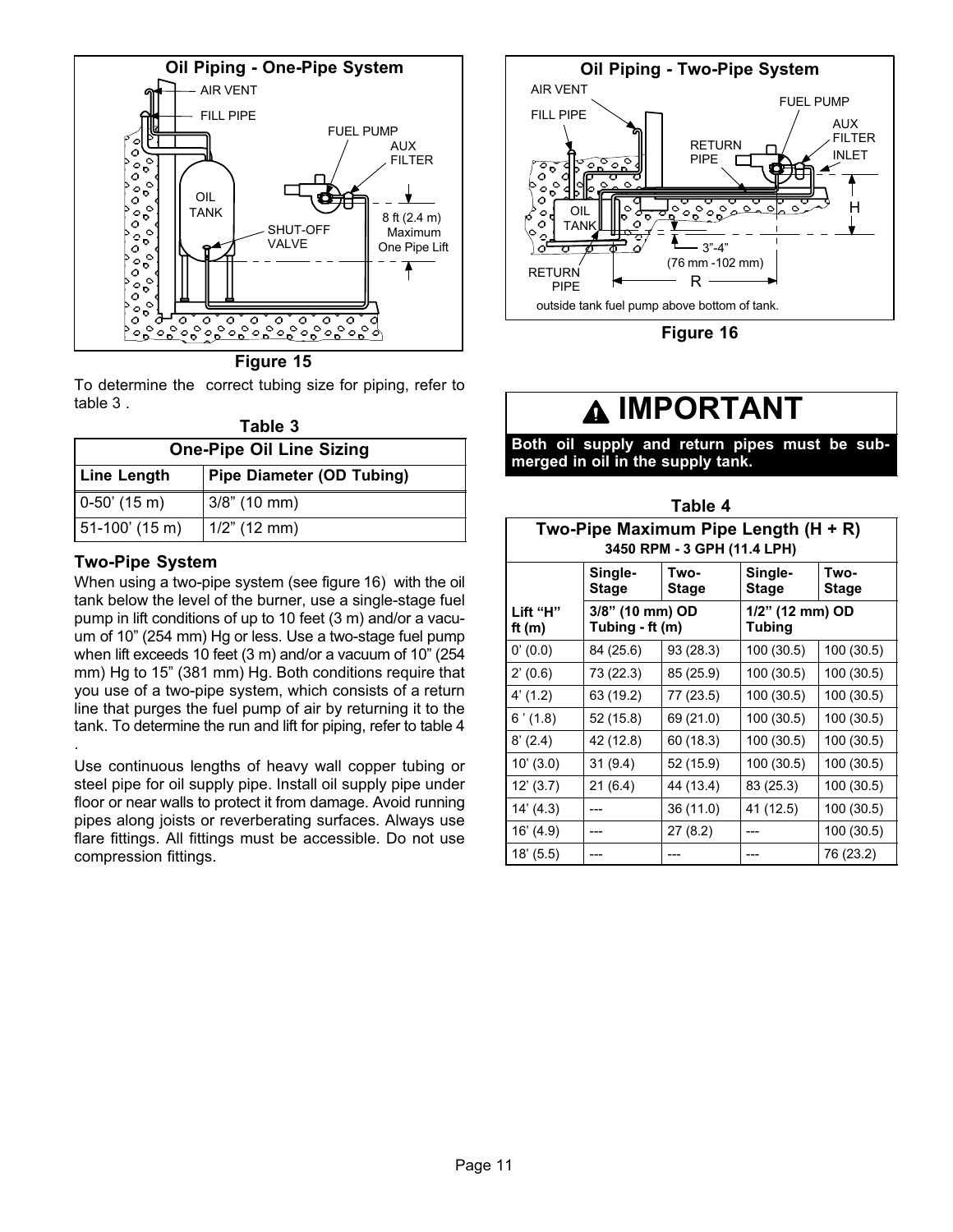### <span id="page-11-0"></span>Oil Supply Line & Filter Connections

#### One−Pipe Systems

## **A CAUTION**

Do not install the bypass plug into the pump on one− pipe systems.

The burner is shipped with fuel pump set for one−pipe operation. For one−pipe systems, the oil supply pipe is connected to the inlet tap on the pump. A one−pipe system should only be used where there is gravity oil flow to the pump and the pipe is not run at any point above the oil level in the tank.

- 1. Connect the inlet pipe to the pump inlet. Start the burner.
- 2. Set the primary burner control for continuous operation during purging.
- 3. Turn the bleed valve one turn counterclockwise to open.
- 4. Bleed the unit until all air bubbles disappear.

NOTE − Hurried bleeding will prevent the unit from operating properly.

5. Tighten the bleed valve securely.

#### Two−Pipe Systems

If the installation requires a two−pipe operation, install the bypass plug included in the bag which is attached to the pump. To convert the pump, install the bypass plug according to the provided pump instructions. Notice in the two-pipe system the return pipe must terminate in the tank 3" (76 mm) to 4" (102 mm) above the supply inlet. Ensure the return pipe terminates at the correct measurement or air may escape into the system. This could result in loss of prime.

NOTE− If using an outside tank in cold climates a number one fuel or an oil treatment is strongly recommended.

- 1. Remove 1/4" plug from return port.
- 2. Insert bypass plug and tighten it (see figure [16](#page-10-0)).
- 3. Attach the return and inlet pipes. Start the burner. Air bleeding is automatic.

NOTE − If a faster bleed is necessary, open the bleed valve.

4. The return pipe must terminate 3" to 4" above the supply pipe inlet (see figure [16](#page-10-0)).

NOTE − If the return pipe does not terminate where it should, air may enter the system, and prime may be lost.

An oil filter is required for all models. Install filter inside the building between the tank shut-off valve and the burner. Locate filter close to burner for easy maintenance. Table 5 lists the filters for the O23V furnace.

#### Installation Clearances inches (mm)

| l Oil Filters                                      | Cat. No. |
|----------------------------------------------------|----------|
| 10 micron filter (no mounting bracket)             | 81P89    |
| 10 micron replacement cartridge for filter, 45 gph | 53P93    |
| Filter restriction indicator gauge                 | 53P90    |

Consult burner manufacturer's instructions packaged with unit for further details concerning oil supply pipe connections.

#### Leak Check

After oil piping is completed, carefully check all piping connections (factory and field) for oil leaks.

#### Oil Pipe Heater (Optional)

A heater for the oil pipe is available for applications that are located in cold climates. The heater warms the oil pipe to assist the initial start−up.

#### **Electrical**

Wiring must conform to current National Electric Code ANSI/NFPA No. 70, or Canadian Electric Code Part I, CSA Standard C22.1, and local building codes. Refer to figure [18](#page-15-0) for wiring diagram and to unit nameplate for minimum circuit ampacity and maximum overcurrent protection size. Select the proper supply circuit conductors in accordance with tables 310−16 and 310−17 in the National Electric Code, ANSI/NFPA No. 70 or tables 1 through 4 in the Canadian Electric Code, Part I, CSA Standard C22.1.

## CAUTION

#### USE COPPER CONDUCTORS ONLY.

This unit is provided with holes for conduit. Reducer washers are provided for sizing the hole to allow for smaller conduit. Use provided caps to seal holes not used. Refer to figure [17](#page-12-0) for the terminal designations on the A54 blower control board. Refer to figure [18](#page-15-0) for unit schematic wiring diagram with typical field wiring.

Separate openings are provided for 24V low voltage and for line voltage. Refer to figure [1](#page-1-0) for specific location.

## WARNING

Run 24V Class II wiring only through specified low voltage opening. Run line voltage wiring only through specified high voltage opening. Do not combine voltage in one opening.

1. Refer to the appliance rating plate for proper fuse size.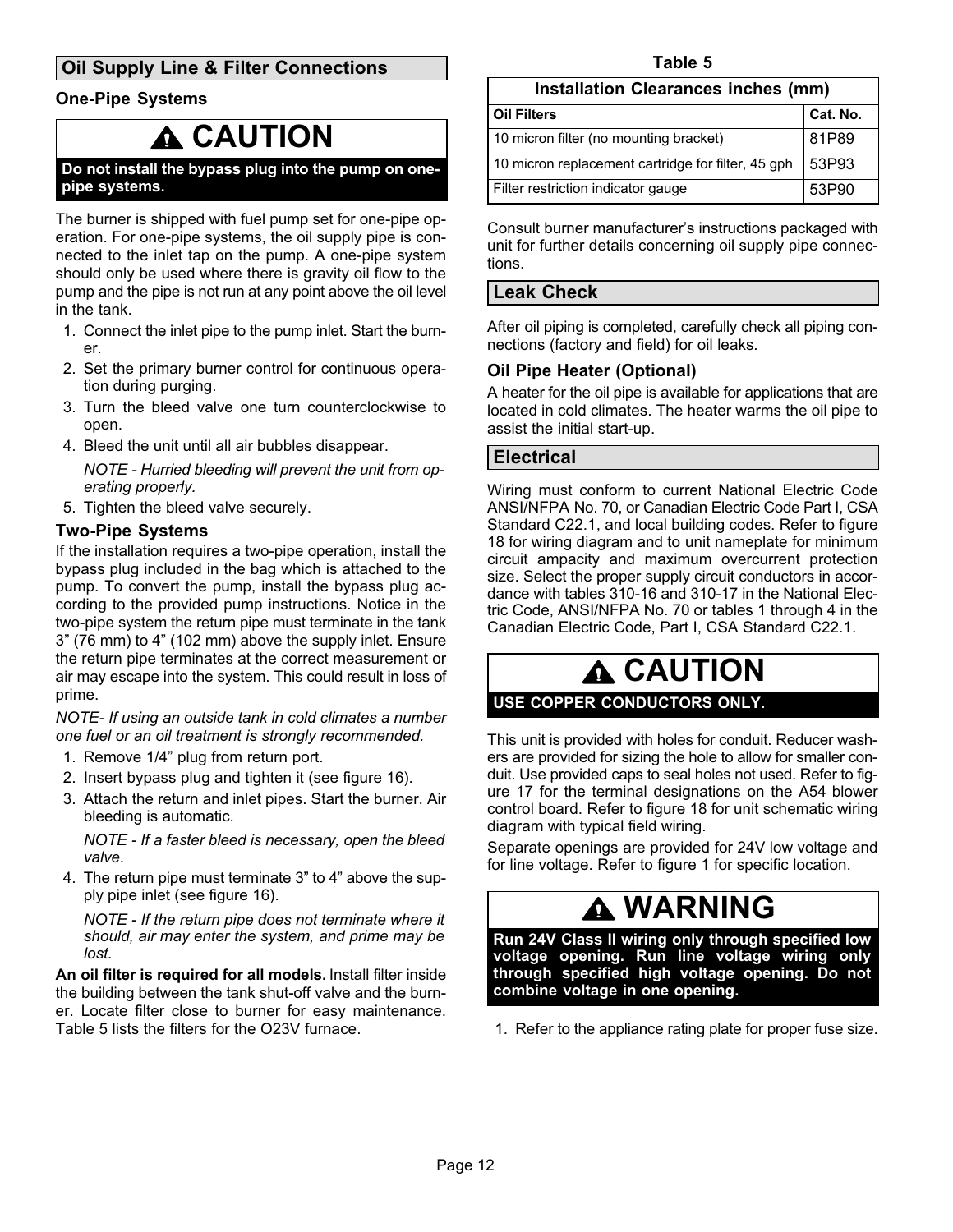# IMPORTANT

<span id="page-12-0"></span>If using a programmable thermostat, be sure to use a type of thermostat that retains its memory in event of a power loss.

- 2. Install the room thermostat and make wire connections to the fan control board. Avoid installing thermostat on an outside wall or where it can be affected by radiant heat. Set the adjustable heat anticipator on thermostat according to the wiring diagram sticker provided on unit.
- 3. Install a separate fused disconnect switch near unit so power can be shut off for servicing.
- 4. Complete line voltage wiring from disconnect switch near unit to make-up box.

NOTE − An equipment ground screw is provided. Refer to unit wiring diagram and figure [18](#page-15-0) for O23V series units. Ground unit using a suitable ground wire.

5. Any accessory rated up to 1 amp can be connected to the EAC terminal. (EAC terminal is energized when the blower is operating.)

Blower Control

# **AWARNING**

Electric shock hazard. Can cause injury or death. Before attempting to perform any service or maintenance, turn the electrical power to unit OFF at disconnect switch(es). Unit may have multiple power supplies.

### Blower Control Board (A54)

O23V units are equipped with a variable speed motor which is controlled by the A54 blower control board. Blower control board settings and operation are described in this section.

O23V units equipped with a variable speed motor are capable of maintaining a specified CFM throughout the external static range. A particular CFM can be obtained by positioning COOL jumpers on the blower control board. The COOL jumper selections are labeled A, B, C and D; each letter corresponds with an air volume (CFM) setting. The ADJUST jumper is labeled Test, −, +, and Norm. The + and − pin settings are used to add or subtract a percentage of the CFM selected. The Test jumper is used to operate the motor in the test mode. See figure 17.

Factory settings for the blower speed jumpers are given in the wiring diagram in figure [18](#page-15-0). Figure 17 shows the blower control board. Use table [6](#page-14-0) to determine the correct air volume for operation in heat and cool mode.

The CFM LED located on the blower control board flashes one time per 100 cfm to indicate selected blower speed. For example, if the unit is operating at 1000 CFM, CFM LED will flash 10 times.

At times, the light may appear to flicker or glow. This takes place when the control is communicating with the motor between cycles. This is normal operation. Read through the jumper settings section before adjusting the jumper to obtain the appropriate blower speed.

To change jumper positions, gently pull the jumper off the pins and place it on the desired set of pins. The following section outlines the different jumper selections available and conditions associated with each one (see figure 17).

After the CFM for each application has been determined, the jumper settings must be adjusted to reflect those given in table [6](#page-14-0). From the table, determine which row most closely matches the desired CFM. Once a specific row has been chosen (+, NORMal, or −), CFM volumes from other rows cannot be used. Below are descriptions of the jumper selections.

The variable speed motor slowly ramps up to and down from the selected air flow during both cooling and heating demand. This minimizes noise and eliminates the initial blast of air when the blower is initially energized.



### Figure 17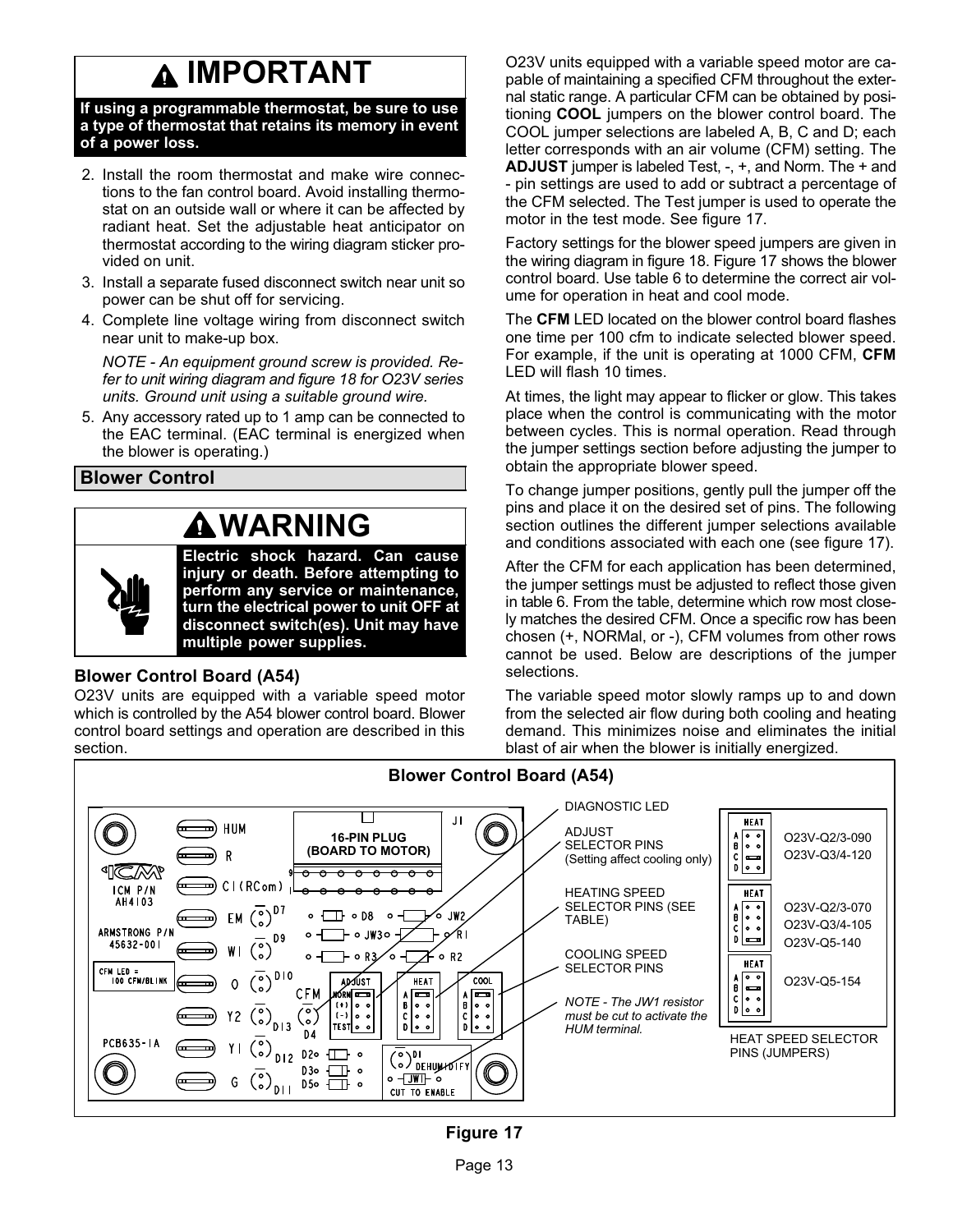### ADJUST

The ADJUST pins allow the motor to run at normal speed, approximately 15% higher than normal speed, or 15% low-er than normal speed. Table [6](#page-14-0) gives three rows-NORM, (+), and (–) with their respective CFM volumes. Notice that the normal "NORM" adjustment setting for cool speed position C in table [6](#page-14-0) is 800 CFM. The "(+)" adjustment setting for that position is 920 CFM (115% of 800 CFM) and the "(–)" adjustment setting is 680 CFM (85% of 800 CFM). After the adjustment setting has been determined, choose the remaining speed settings from those offered in the table in that row.

The TEST pin is available to bypass the blower control and run the motor at approximately 70% to make sure that the motor is operational. This is used mainly in troubleshooting. The G terminal must be energized for the motor to run.

#### COOL (single-stage systems)

The COOL jumper is used to determine the CFM during cooling operation. This jumper selection is activated for cooling when Y1 is energized. Y1 and Y2 must be jumpered for single stage cooling.

The blower motor runs at 82% CFM for the first 7−1/2 minutes of each cooling demand to allow for greater humidity removal and to conserve energy. If, after 7−1/2 minutes, the Y demand is not met, 100% CFM is supplied until the demand is satisfied.



When the demand for cool is met, the blower ramps down to 82% CFM for 60 seconds, then turns off.

#### COOL (two-stage systems)

### IMPORTANT

The unit is factory set for single−stage cooling. For two−stage cooling operation, the jumper wire from Y1 to Y2 on the blower control board must be cut (at terminal Y1) and connected to Y2 from the thermostat (A54 board "Y2" to thermostat "Y2"). See figure [18](#page-15-0) wiring diagram.

A thermostat call for first-stage cooling closes the R to Y1 circuit on the A54 blower control board. The blower motor runs at 57% CFM for the first 7−1/2 minutes of the 1st−stage cooling demand. After 7−1/2 minutes, the blower motor runs at 70% CFM until the first−stage demand is satisfied.



If first−stage cooling does not satisfy the demand, the thermostat calls for 2nd-stage cooling, closing the R to Y2 circuit on the A54 blower control board. The blower motor ramps up to 100% CFM.

When the Y2 demand is met, the blower ramps down to Y1 at 70% CFM until Y1 is met, and ramps down to 57% CFM for 1 minute, then turns off.

#### HEAT

The unit is factory−set to run at the middle of heating rise range as shown on the unit rating plate. The jumper on the tap marked HEAT should remain in the position (A, B, D, or D) as shown in the HEATING SPEED SELECTOR PINS graphic found in the wiring diagram (figure [18\)](#page-15-0).

The HEAT jumper is used to determine CFM during gas heat operation only. These jumper selections are activated only when W1 is energized.

During the heat ON delay, the blower runs at 13% CFM for the first minute, 50% CFM for the second minute, and full CFM after two minutes.



When the demand for heat is met, the blower ramps down to 82% CFM for 3−1/2 minutes, then turns off.

#### Heat Pump

## IMPORTANT

For heat pump operation, cut the jumper between R and O near the R terminal of A54 and connect the pigtail to the thermostat O wire (A54 board "O" to thermostat "O"). See figure [18](#page-15-0) wiring diagram.

In heat pump mode, a call for heat pump operation follows the same sequence as a call for cooling, with the exception that there is a 30−second blower ramp−up to blower CFM.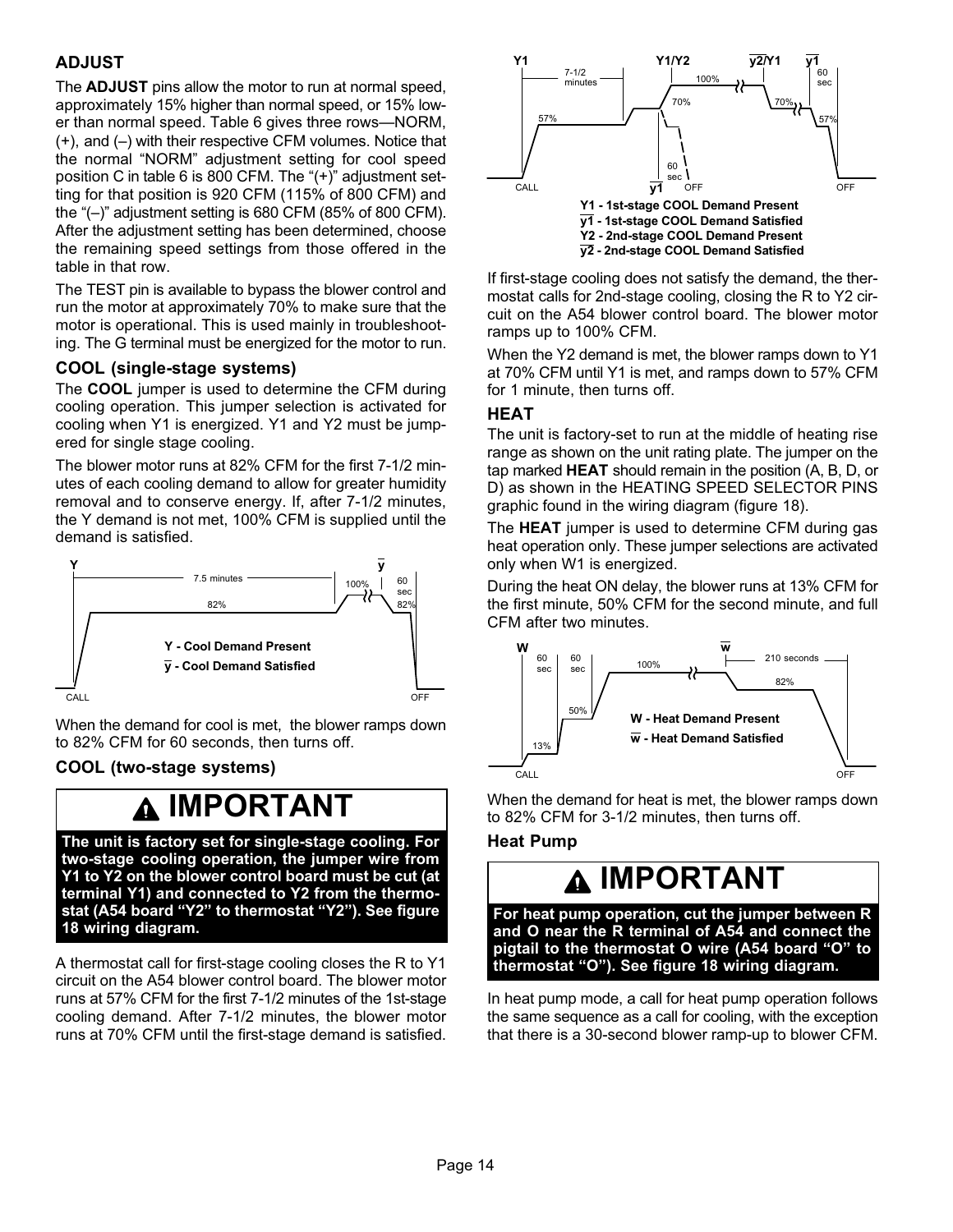### <span id="page-14-0"></span>Continuous Fan

When the thermostat is set for "Continuous Fan" operation and there is no demand for heating or cooling, the blower control will provide 50% of the COOL CFM selected.



NOTE − With the proper thermostat and subbase, continuous blower operation is possible by closing the R to G circuit.

#### Dehumidification

The A54 blower control board (see figure [17](#page-12-0)) includes a

HUM terminal which provides for connection of a humidistat. The JW1 jumper on the blower control board must be cut to activate the HUM terminal. The humidistat must be wired to open on humidity rise. When the dehumidification circuit is used, the variable speed motor will reduce the selected air flow rate by 18% when humidity levels are high. An LED (D1) lights when the blower is operating in the dehumidification mode.

#### Humidification

Terminals are provided on the A15 control board for 120 volt output to operate a humidifier. The "HUM" terminal is energized when there is a call for heat. See figure [18](#page-15-0).

#### Electronic Air Cleaner

Terminals are provided on A15 control board for 120 volt output to an electronic air cleaner. The "EAC" terminal is energized when there is a call for heat, cool, or continuous blower. See figure [18.](#page-15-0)

|                                                                      | <b>Blower Performance</b> {0 through 0.80 in. w.g. (0 through 200 Pa) External Static Pressure Range} |                                                        |            |                                                                            |                                                 |                                   |                                                                                                                       |      |                                                      |        |                                                                         |        |                                                             |                             |                                                                    |
|----------------------------------------------------------------------|-------------------------------------------------------------------------------------------------------|--------------------------------------------------------|------------|----------------------------------------------------------------------------|-------------------------------------------------|-----------------------------------|-----------------------------------------------------------------------------------------------------------------------|------|------------------------------------------------------|--------|-------------------------------------------------------------------------|--------|-------------------------------------------------------------|-----------------------------|--------------------------------------------------------------------|
| "ADJUST"<br>Jumper                                                   |                                                                                                       |                                                        |            |                                                                            | "HEAT" Jumper Speed Position [kBtuh heat input] |                                   |                                                                                                                       |      | "COOL" Jumper Speed Position                         |        |                                                                         |        |                                                             |                             |                                                                    |
| Setting<br>ADJUST<br>NORMO 0<br>$(+)$ 0 0<br>$( - )$ 0 0<br>TEST 0 0 | Α<br>$\mathsf{C}$                                                                                     | <b>HEAT</b><br>$A \circ 0$<br>$\circ$ $\circ$<br>D 0   | B          | <b>HEAT</b><br>$A \sim$<br>$\overline{\phantom{0}}$<br>$C$ $\circ$<br>D 00 | C<br>c                                          | HEAT<br>ه ه <br>B 00<br>∣⇔<br>D 0 | <b>HEAT</b><br>$\overline{\bullet}$ $\overline{\bullet}$<br>D<br>B 00<br>$C$ $\circ$<br>$D \vert \underline{m} \vert$ | A    | COOL<br>ᢛ<br>A<br>∣B oo<br>ه ه <br>C.<br>$D$ $\circ$ | B<br>C | COOL<br>$A$ $\sim$ $\sim$<br>$\overline{\phantom{a}}$<br> 0, 0<br>p o o | C<br>C | COOL<br>$\overline{\phantom{0}}$<br>$B$ $\circ$<br>Ē<br>p o | D<br>$\mathbf{B}$<br>C<br>D | COOL<br>$A$ $\circ$ $\circ$<br>$\circ$ $\circ$<br>  <del>ans</del> |
|                                                                      | cfm                                                                                                   | L/s                                                    | cfm        | L/s                                                                        | cfm                                             | L/s                               | cfm<br>L/s                                                                                                            | cfm  | L/s                                                  | cfm    | L/s                                                                     | cfm    | L/s                                                         | cfm                         | L/s                                                                |
|                                                                      |                                                                                                       |                                                        |            |                                                                            |                                                 |                                   | <b>Model O23V2/3-70/90 Units</b>                                                                                      |      |                                                      |        |                                                                         |        |                                                             |                             |                                                                    |
|                                                                      | Do not use                                                                                            |                                                        | Do not use |                                                                            | $[ -90]$                                        |                                   | $[-70]$                                                                                                               |      |                                                      |        |                                                                         |        |                                                             |                             |                                                                    |
| $(+)$                                                                | N/A                                                                                                   | N/A                                                    | N/A        | N/A                                                                        |                                                 |                                   | Same as NORM                                                                                                          | 1380 | 650                                                  | 1150   | 545                                                                     | 920    | 435                                                         | 690                         | 325                                                                |
| <b>NORM</b>                                                          | N/A                                                                                                   | N/A                                                    | N/A        | N/A                                                                        | 1000                                            | 470                               | 750<br>355                                                                                                            | 1200 | 565                                                  | 1000   | 470                                                                     | 800    | 380                                                         | 600                         | 285                                                                |
| $(-)$                                                                | N/A                                                                                                   | N/A                                                    | N/A        | N/A                                                                        |                                                 |                                   | Same as NORM                                                                                                          | 1020 | 480                                                  | 850    | 400                                                                     | 680    | 320                                                         | 510                         | 240                                                                |
|                                                                      | Model O23V3/4-105/120 Units                                                                           |                                                        |            |                                                                            |                                                 |                                   |                                                                                                                       |      |                                                      |        |                                                                         |        |                                                             |                             |                                                                    |
|                                                                      | Do not use                                                                                            |                                                        | Do not use |                                                                            | $[-120]$                                        |                                   | $[-105]$                                                                                                              |      |                                                      |        |                                                                         |        |                                                             |                             |                                                                    |
| $(+)$                                                                | N/A                                                                                                   | N/A                                                    | N/A        | N/A                                                                        |                                                 |                                   | Same as NORM                                                                                                          | 1610 | 760                                                  | 1380   | 650                                                                     | 1150   | 540                                                         | 920                         | 435                                                                |
| <b>NORM</b>                                                          | N/A                                                                                                   | N/A                                                    | N/A        | N/A                                                                        | 1300                                            | 615                               | 1200<br>565                                                                                                           | 1400 | 660                                                  | 1200   | 565                                                                     | 1000   | 470                                                         | 800                         | 380                                                                |
| $(-)$                                                                | N/A                                                                                                   | N/A                                                    | N/A        | N/A                                                                        |                                                 |                                   | Same as NORM                                                                                                          | 1190 | 560                                                  | 1020   | 480                                                                     | 850    | 400                                                         | 680                         | 320                                                                |
|                                                                      | Model O23V5-140/154 Units                                                                             |                                                        |            |                                                                            |                                                 |                                   |                                                                                                                       |      |                                                      |        |                                                                         |        |                                                             |                             |                                                                    |
|                                                                      | Do not use                                                                                            |                                                        |            | $[-154]$                                                                   |                                                 | Do not use                        | $[-140]$                                                                                                              |      |                                                      |        |                                                                         |        |                                                             |                             |                                                                    |
| $(+)$                                                                | N/A                                                                                                   | N/A                                                    |            | Same as<br><b>NORM</b>                                                     | N/A                                             | N/A                               | Same as<br><b>NORM</b>                                                                                                | 2300 | 1085                                                 | 2070   | 975                                                                     | 1840   | 870                                                         | 1380                        | 650                                                                |
| <b>NORM</b>                                                          | N/A                                                                                                   | N/A                                                    | 1730       | 816                                                                        | N/A                                             | N/A                               | 1400<br>660                                                                                                           | 2000 | 945                                                  | 1800   | 850                                                                     | 1600   | 755                                                         | 1200                        | 565                                                                |
| $(-)$                                                                | N/A                                                                                                   | N/A                                                    |            | Same as<br><b>NORM</b>                                                     | N/A                                             | N/A                               | Same as<br><b>NORM</b>                                                                                                | 1700 | 800                                                  | 1530   | 720                                                                     | 1360   | 640                                                         | 1020                        | 480                                                                |
|                                                                      |                                                                                                       | NOTE - Continuous Fan air volume is 50% of COOL speed. |            |                                                                            |                                                 |                                   |                                                                                                                       |      |                                                      |        |                                                                         |        |                                                             |                             |                                                                    |

Table 6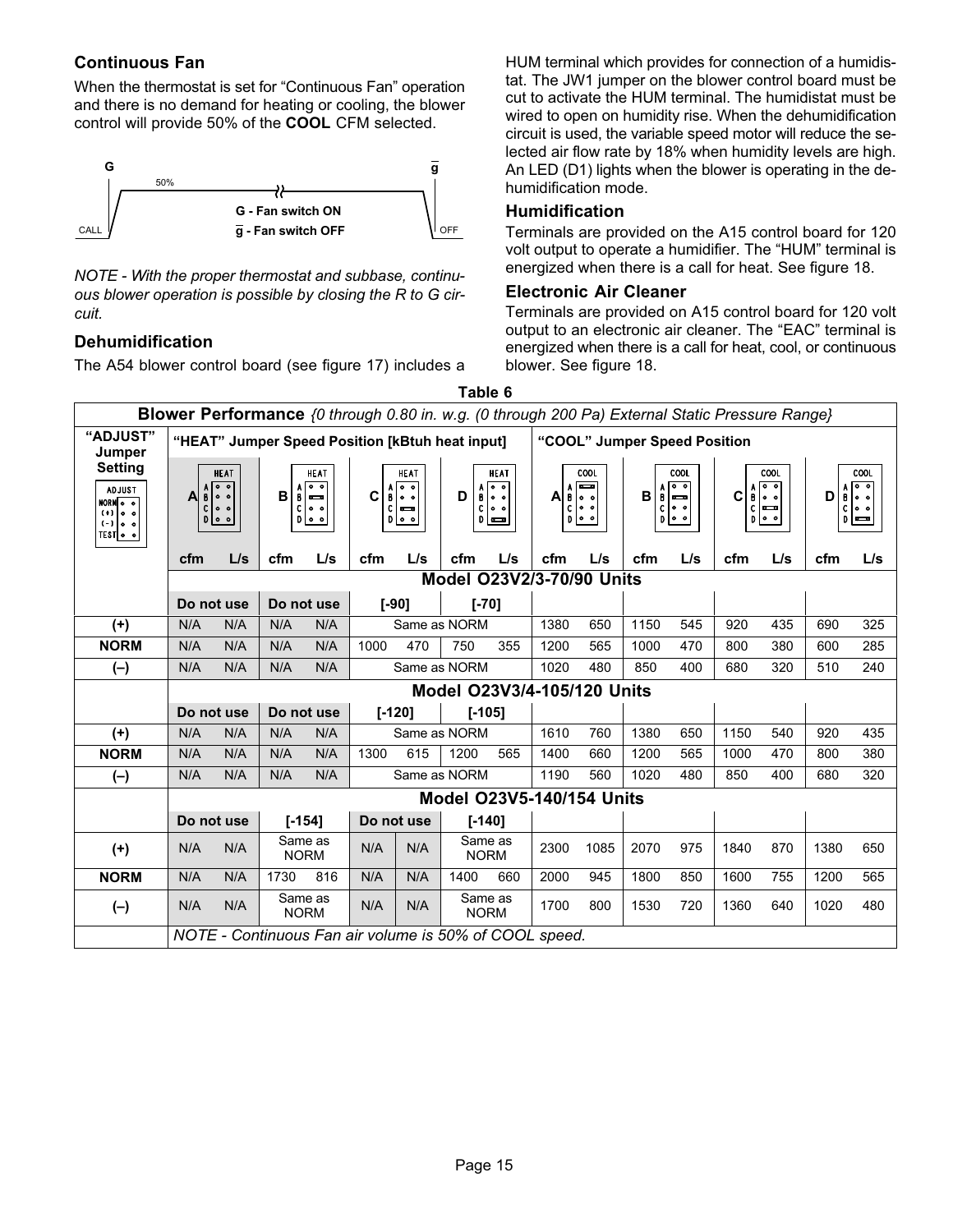<span id="page-15-0"></span>

Figure 18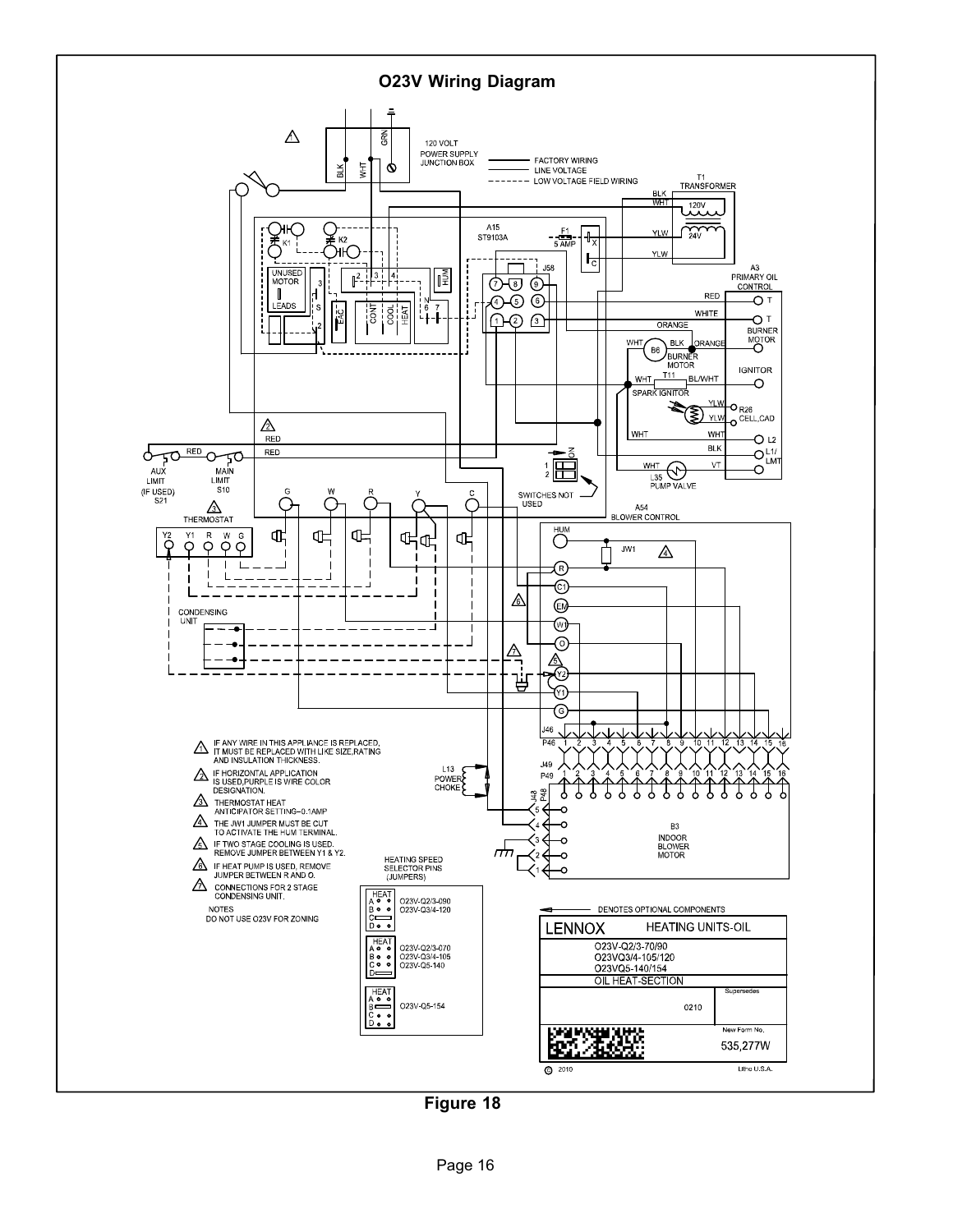### <span id="page-16-0"></span>Unit Start−Up & Adjustments

Before starting unit, make sure the oil tank is adequately filled with clean No. 1 or No. 2 furnace oil.

NOTE − Water, rust or other contaminants in oil supply system will cause malfunction and failure of the internal parts of the fuel pump.

## **A** CAUTION

Never burn garbage or paper in the heating system. Never leave papers near or around the unit.

Blower door must be in place before start−up.

- 1. Set thermostat for heating demand and turn on electrical supply to unit.
- 2. Check initial air adjustment. All units are equipped with an air adjustment dial on the right side of the burner. See burner parts arrangement illustration.
- 3. Turn unit on. Place a can or container under the bleed port located on the fuel pump. Loosen nut on bleed port to release air and oil mixture from fuel line. Allow mixture to escape until a steady stream of oil is emitted from the port. Drain at least 1/2 pint of oil from the pump. Retighten the nut on bleed port. If lockout occurs, press reset button and continue with bleed procedure.

NOTE − A two−pipe fuel system will normally bleed itself by forcing air back to the tank through the return line. This type of bleeding procedure is not necessary.

4. If burner fails to start, push reset button on primary safety control and the burner motor reset button. See part arrangement illustration.

# **A CAUTION**

Do not push the reset button on the primary control more than one time.

5. If the burner fails to light again, refer to the troubleshooting section in this manual.

#### Measuring Fuel Pump Pressure

Measure fuel pump pressure with unit off. Attach pressure gauge to pump outlet. Turn unit on and check pressure and compare to table 7. Adjust if necessary.

#### Measuring Temperature Rise

To measure temperature rise, place plenum thermometers in warm air and return air plenums. Locate thermometer in warm air plenum where thermometer will not "see" the heat exchanger to prevent it from picking up radiant heat. Set thermostat to its highest setting to start unit. After plenum thermometers have reached their highest and steadiest readings, subtract the readings. The difference in temperatures in the supply and return air plenums should approximate the temperature rise range listed in table 7 and the appliance rating plate. If the rise is above the range shown in the table, check for high static pressure.

| . .<br>۰.<br>×<br>×<br>۰. |  | u. |  |  |
|---------------------------|--|----|--|--|
|---------------------------|--|----|--|--|

| <b>O23V</b><br>Unit | Nozzle Size,<br>Spray Angle,<br>& Pattern | Pump<br><b>PSIG</b> | Input<br>Rating<br><b>BTU/Hr</b> | Output<br>Rating<br><b>BTU/Hr</b> | Head            | Temp<br><b>Rise</b><br>F° |
|---------------------|-------------------------------------------|---------------------|----------------------------------|-----------------------------------|-----------------|---------------------------|
| $-70$               | .50GPH-80° A                              | 100                 | 70.000                           | 57,000                            | FB <sub>0</sub> | 60-70                     |
| $-90$               | .65GPH-80° B                              | 100                 | 90.000                           | 72.000                            | FB <sub>0</sub> | 60-70                     |
| $-105$              | .65GPH-80° B                              | 140                 | 105.000                          | 84.000                            | FB <sub>3</sub> | 65-75                     |
| $-120$              | .75GPH-80°B                               | 140                 | 119,000                          | 105.000                           | FB <sub>3</sub> | 70-80                     |
| $-140$              | .85GPH-80° B                              | 140                 | 140,000                          | 112,000                           | FB <sub>6</sub> | 65-75                     |
| $-154$              | 1.0GPH-80°B                               | 140                 | 154.000                          | 125,000                           | FB <sub>6</sub> | 70-80                     |

#### Adjusting Limit Control

DO NOT adjust limit control - it is preset at the factory.

#### Adjusting and Testing Burner

The following instructions are essential to the proper operation of O23V series oil furnaces. To prevent sooting, these instructions must be followed in sequence:

1. Draft-This test should be taken at the breach between the outlet of the vent connector and the barometric draft control. Generally a 1/4" hole will need to be drilled for the draft gauge to be inserted into the vent connector.

A minimum of 0.03 draft must be established without the burner in operation. With the burner in operation, the draft should be 0.04 to 0.05. This is VERY critical to the flame retention head burners.

Oil furnace installations also require careful inspection to make sure the chimney is in good shape and can accommodate the products of combustion. The temperature in the unconditioned space will also affect the draft if long vent connectors are allowed to get too cold.

2. Overfire Draft—This test should be taken with the burner in operation. Remove the screw from the center of the inspection port. Insert your draft gauge into the hole.

A reading of the overfire draft should be 0.02 less than the reading found in the vent connector. If a positive reading is seen at this point, the combustion fan is pumping too much air into the heat exchanger. Make the necessary adjustments at the air adjustment dial.

- 3. Smoke Test-The smoke test should be taken at the hole drilled in step 1. Using a smoke test gun adjust the air inlet shutter so that you will have just a trace of smoke. Somewhere between a 0 and #1 smoke. This is the starting point. Do not stop here.
- 4.  $CO<sub>2</sub> Test—Again, take this sample at the vent pipe.$ With the unit firing at a trace of smoke, take a sample of the  $\mathrm{CO}_2$ . From the results of this test, a "window of operation" will be determined. This window of operation establishes some tolerance. The tolerance the installer builds in provides room within the set-up for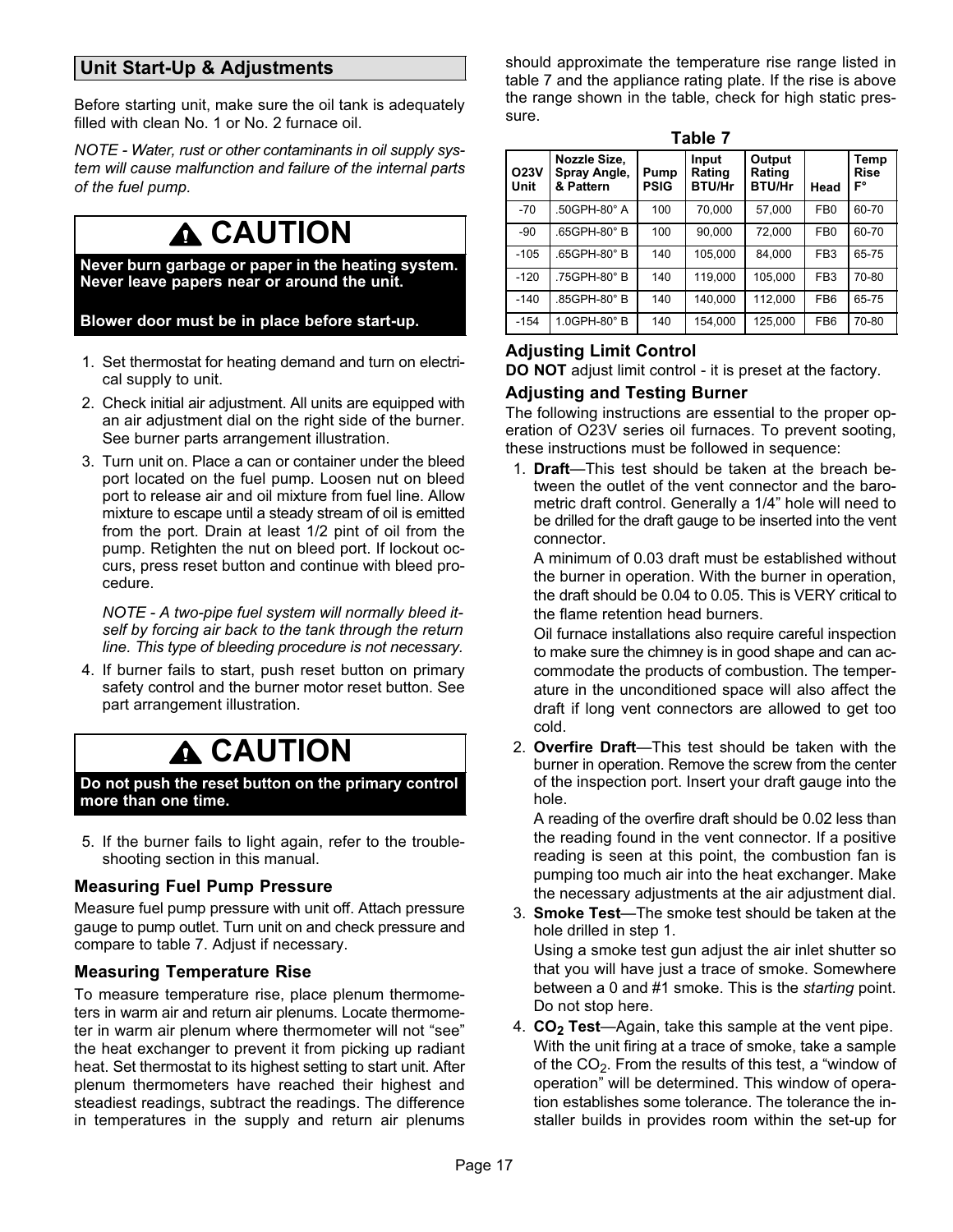<span id="page-17-0"></span>those things which might affect combustion. Those things which might affect combustion can then do so without causing the unit to start sooting/smoking. Things which might affect combustion include a nozzle going bad, draft that changes during different climatic conditions, dirty oil, dirt obstructing the air inlet, etc.

To build in a "window of operation," set up the burner to be 2% less in  $CO<sub>2</sub>$ . For example, if you find a reading of 12%  $CO<sub>2</sub>$ , adjust the air inlet shutter to increase the air and drop the  $CO<sub>2</sub>$  to 10%.

- 5. Retest the Smoke-With a drop in the  $CO<sub>2</sub>$  and increase in the air you should see that the smoke has returned to 0.
- 6. Retest the Overfire Draft-This test serves to confirm that you have not increased the air too much. Again you do not want a positive pressure at the test port. It should still be 0.02 less than the draft pressure reading taken at the breach. You may need to increase the stack draft by adjusting the barometric draft control.
- 7. Stack Temperature-Take a stack temperature reading in the vent pipe. Subtract the room air temperature from the stack temperature. This will give you the net stack temperature. Use the efficiency charts provided in most CO<sub>2</sub> analyzers to determine furnace efficiency.

#### Service

## **A** CAUTION

Do not tamper with unit controls. Call your qualified service technician.

#### Servicing the Air Filter

NOTE − Under no circumstances should the access panels to the blower compartment be left off or left partially open.

Throw-Away Type Filters-Check filters monthly and replace when necessary to assure proper furnace operation. Replace filters with like kind and size filters.

Reusable Type Filters-Filters should be checked monthly and cleaned when necessary to assure proper furnace operation.

#### Servicing the Blower

Blower motor is prelubricated and sealed for extended operation. No further lubrication is required. Disconnect power to unit before cleaning blower wheel for debris.

#### Inspecting the Flue Pipe

The flue pipe should be inspected annually by a qualified service technician. Remove and clean any soot or ash found in the flue pipe. Inspect pipe for holes or rusted areas. If replacement is necessary, replace with the same size and type as required by code. Inspect the flue draft control device and replace if found defective.

#### Cleaning the Heat Exchanger

- 1. Remove the vent pipe from the furnace.
- 2. Remove the locking screws and the caps from the clean out tubes. Remove flue access elbow.
- 3. Using a long spiral wire brush, sweep down the outer drum of the heat exchanger. Then using the hose attachment, vacuum out loose debris.
- 4. Remove the locking screw and cap from the observation tube and with the spiral wire brush, reach upward toward the rear of the heat exchanger to clean out the crossover tube.

## **A CAUTION**

#### Do not attempt to clean the combustion chamber. It can be easily damaged.

- 5. Replace the three clean out caps and flue access elbow. Make sure locking screws are secure.
- 6. Brush out and vacuum the vent outlet area of the outer drum and replace vent pipe.
- 7. Clean around the burner, blower deck and vestibule area.

NOTE − A heat exchanger clean-out kit ABRSH380 (35K09) is available from Lennox.

#### Servicing the Oil Burner

The nozzle and oil filter must be checked before each heating season. Also, recheck the conditions shown in the Oil Furnace Start−up Checklist (see page [24](#page-23-0)).

NOTE − Close the oil line shutoff valve if the burner is shut down for an extended period of time.

### Heating Events − Actions & Responses

1. Action: Thermostat calls for heat (W terminal is energized)

Response:

- Blower control board closes oil primary control T−3T connections.
- After a 15−second pre−purge period, power is sent to the burner and ignition is established. When the burner pump reaches full speed, the solenoid valve is energized.
- Ignition system and oil primary control start the furnace. Oil flows as long as oil primary control senses flame.
- Burner motor energized and heat fan on ramp timing begins. When timing is complete, the circulating fan is at heat speed and warm air is delivered to the controlled space.
- 2. Action: Thermostat ends call for heat (W terminal is de−energized)

Response:

- Oil primary control is de−energized, terminating the burner cycle.
- Heat fan off ramp timing begins. When timing is complete, circulating fan is de−energized.
- $\bullet$  Blower control board returns to standby mode (oil primary control and circulating fan are off).
- After the thermostat is satisfied, the thermostat circuit opens. The solenoid valve is de−energized before the pump rotation stops. Power to the burner is interrupted, shutting down the burner.

#### 3. Action: Burner fails to light

Response:

 Oil primary control locks out within lockout timing (timing depends on oil primary control).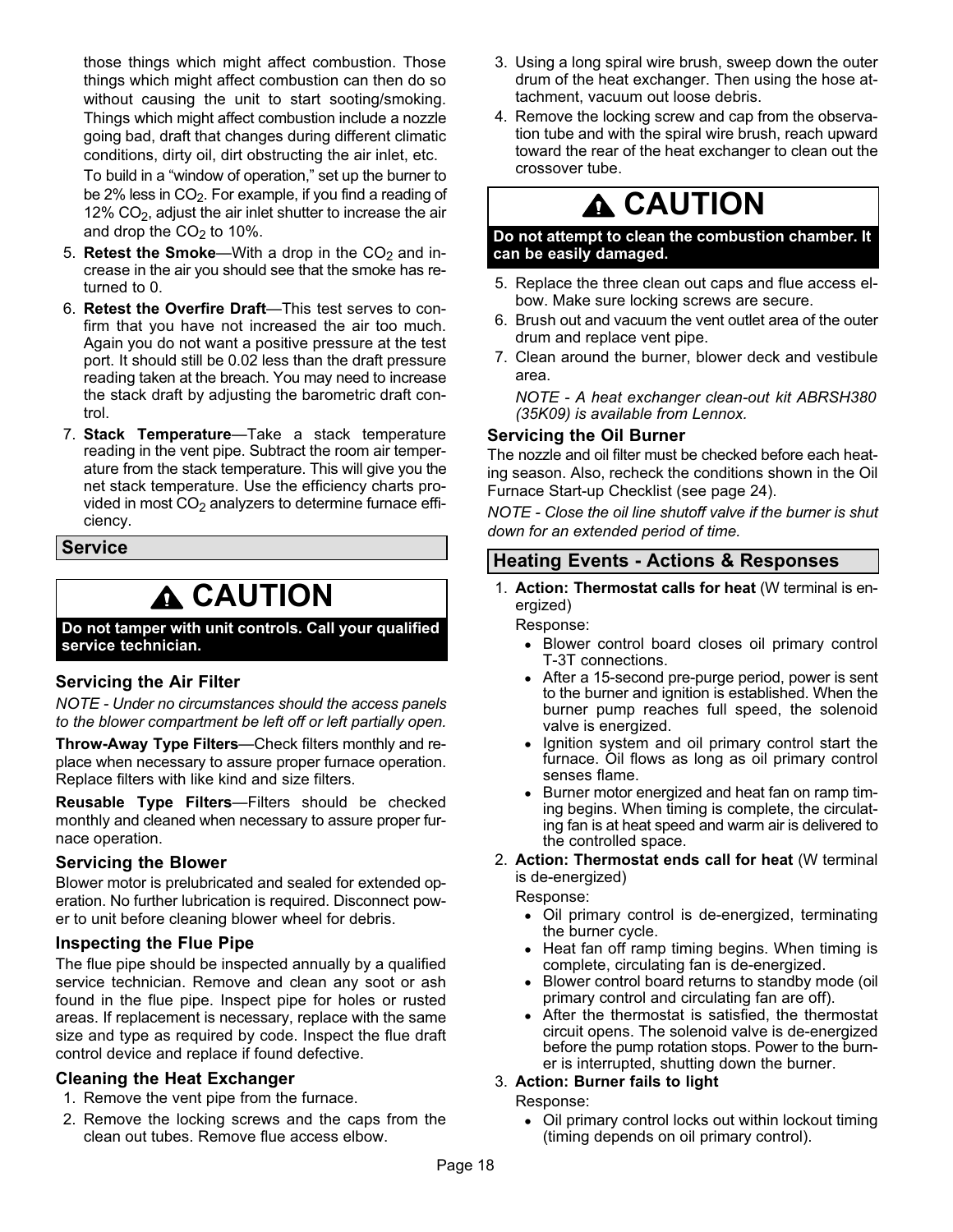● Burner motor is de-energized.

### <span id="page-18-0"></span>4. Action: Established flame fails

#### Response:

- Burner motor is de-energized and oil primary control goes into recycle mode.
- If the fan off delay is longer than the recycle timing, the heat fan continues to run through the next trial for ignition.

### 5. Action: Limit Switch Opens

Response:

- Oil primary control shut off the burner.
- Circulating fan is energized immediately at cool speed.
- A15 control board opens oil primary control T−3T connections.
- Circulating fan runs as long as limit stays open.

### 6. Action: Limit Switch Closes

Response: If there is a heat demand, A15 control board energizes oil primary control, initiating burner light off.

### Troubleshooting

Burner failure or improper operation can result from a number of different causes. Often the cause can be pinpointed by observing the different types of failure or by the process of elimination. The following troubleshooting charts list some failures, causes and a sequence of steps to isolate the point of failure. Check the simplest and most obvious items before progressing to other items.

| Troubleshooting: Burner fails to start |                                                                                   |                                             |                                        |  |  |  |  |
|----------------------------------------|-----------------------------------------------------------------------------------|---------------------------------------------|----------------------------------------|--|--|--|--|
| <b>Source</b>                          | <b>Procedure</b>                                                                  | <b>Causes</b>                               | <b>Correction</b>                      |  |  |  |  |
| Thermostat                             | Check thermostat settings.                                                        | Thermostat in OFF or<br>COOL                | Switch to <b>HEAT</b> .                |  |  |  |  |
|                                        |                                                                                   | Thermostat is set too low                   | Turn thermostat to higher temperature. |  |  |  |  |
| Safety<br>Overloads                    | Check burner motor,<br>primary safety control, &                                  | Burner motor overload<br>tripped            | Push reset button pump motor.          |  |  |  |  |
|                                        | auxiliary limit switch.                                                           | Primary control tripped on<br>safety        | Reset primary control.                 |  |  |  |  |
|                                        |                                                                                   | Auxiliary limit switch tripped<br>on safety | Reset auxiliary limit.                 |  |  |  |  |
| Power                                  | Check furnace disconnect                                                          | Open switch                                 | Close switch.                          |  |  |  |  |
|                                        | switch & main disconnect.                                                         | Blown fuse or tripped circuit<br>breaker    | Replace fuse or reset circuit breaker. |  |  |  |  |
| Thermostat                             | Touch jumper wire across<br>thermostat terminals on                               | Broken or loose thermostat<br>wires         | Repair or replace wires.               |  |  |  |  |
|                                        | primary control. If burner<br>starts, then fault is in the<br>thermostat circuit. | Loose thermostat screw<br>connection        | Tighten connection.                    |  |  |  |  |
|                                        |                                                                                   | Dirty thermostat contacts                   | Clean contacts.                        |  |  |  |  |
|                                        |                                                                                   | Thermostat not level                        | Level thermostat.                      |  |  |  |  |
|                                        |                                                                                   | Faulty thermostat                           | Replace thermostat.                    |  |  |  |  |
| <b>CAD Cell</b>                        | Disconnect the flame<br>detector wires at the                                     | Flame detector leads are<br>shorted         | Separate leads.                        |  |  |  |  |
|                                        | primary control. If the<br>burner starts, fault is in the<br>detector circuit.    | Flame detector exposed to<br>light          | Seal off false source of light.        |  |  |  |  |
|                                        |                                                                                   | short circuit in the flame<br>detector      | Replace detector.                      |  |  |  |  |

table continued on next page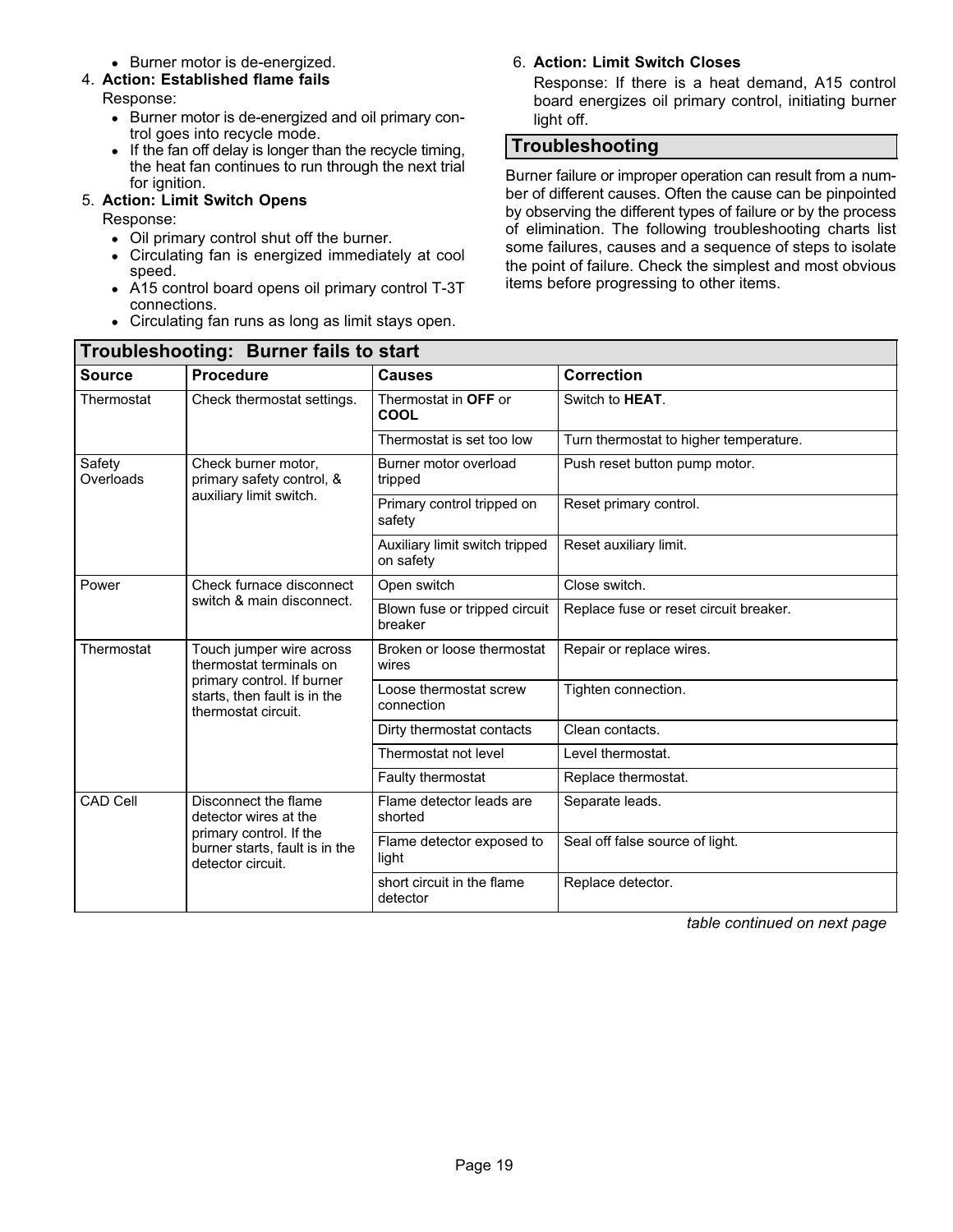| Troubleshooting: Burner fails to start |                                                                                                                                                         |                                                                |                                                                                                            |  |
|----------------------------------------|---------------------------------------------------------------------------------------------------------------------------------------------------------|----------------------------------------------------------------|------------------------------------------------------------------------------------------------------------|--|
| <b>Source</b>                          | <b>Procedure</b>                                                                                                                                        | <b>Causes</b>                                                  | <b>Correction</b>                                                                                          |  |
| <b>Primary Control</b>                 | Place trouble light between<br>the black and white leads.<br>No light indicates that no<br>power is going to the<br>control.                            | Primary or auxiliary control<br>switch is open                 | Check adjustment. Set the maximum setting.                                                                 |  |
|                                        |                                                                                                                                                         |                                                                | Jumper terminals; if burner starts, switch is faulty,<br>replace control.                                  |  |
|                                        |                                                                                                                                                         | Open circuit between<br>disconnect switch and limit<br>control | Trace wiring and repair or replace it.                                                                     |  |
|                                        |                                                                                                                                                         | Low line voltage or power<br>failure                           | Call the power company.                                                                                    |  |
|                                        | Place trouble light between<br>the orange and white leads.<br>No light indicates faulty<br>control.                                                     | Defective internal control<br>circuit                          | Replace the control.                                                                                       |  |
| <b>Burner</b>                          | Place the trouble light<br>between the black and<br>white leads to the burner<br>motor. No light indicates<br>that no power is getting to<br>the motor. | <b>Blown fuse</b>                                              | Replace the fuse.                                                                                          |  |
|                                        | Place trouble light between<br>the black and white leads to<br>the blower motor. Light<br>indicates power to the<br>motor and burner fault.             | Binding burner blower<br>wheel                                 | Turn off power and rotate the blower wheel by hand.<br>If seized, free the wheel or replace the fuel pump. |  |
|                                        |                                                                                                                                                         | Sized fuel pump                                                |                                                                                                            |  |
|                                        |                                                                                                                                                         | Defective burner motor                                         | Replace the motor.                                                                                         |  |

| Troubleshooting: Burner starts, but no flame is established |                                                                                          |                                                                                                |                                                        |  |
|-------------------------------------------------------------|------------------------------------------------------------------------------------------|------------------------------------------------------------------------------------------------|--------------------------------------------------------|--|
| <b>Source</b>                                               | <b>Procedure</b>                                                                         | <b>Causes</b>                                                                                  | <b>Correction</b>                                      |  |
| Oil Supply                                                  | Check tank gauge or use dip stick.                                                       | No oil in tank                                                                                 | Fill tank.                                             |  |
|                                                             | Coat dip stick with litmus paste and<br>insert into bottom of tank.                      | Water in oil tank                                                                              | If water depth exceeds 1 inch, pump<br>or drain water. |  |
|                                                             | Listen for pump whine.                                                                   | Tank shut-off valve closed                                                                     | Open valve.                                            |  |
| Oil Filters & Oil                                           | Listen for pump whine.                                                                   | Oil line filter is plugged                                                                     | Replace filter cartridges.                             |  |
| Line                                                        |                                                                                          | Kinks or restriction in oil line                                                               | Repair or replace oil line.                            |  |
|                                                             |                                                                                          | Plugged fuel pump strainer                                                                     | Clean strainer or replace pump.                        |  |
|                                                             | Open bleed valve or gauge port.                                                          | Air leak in oil supply line                                                                    | Locate and correct leak.                               |  |
|                                                             | Start the burner. No oil or milky oil<br>indicates loss or prime.                        |                                                                                                | Tighten all connections.                               |  |
| Oil Pump                                                    | Install pressure gauge on pump and<br>read pressure. Should not be less<br>than 140 psi. | Pump is partially or completely<br>frozen. No pressure and the motor<br>locks out on overload. | Replace pump.                                          |  |
|                                                             |                                                                                          | Coupling disengaged or broken - no<br>pressure                                                 | Re-engage or replace coupling.                         |  |
|                                                             |                                                                                          | Fuel pressure too low                                                                          | Adjust to 100 psi.                                     |  |
| Nozzle                                                      | Disconnect ignition leads. Observe                                                       | Nozzle orifice plugged                                                                         | Replace nozzle with the same size,                     |  |
|                                                             | the oil spray (gun assembly must be<br>removed from unit). Inspect the                   | Nozzle strainer plugged                                                                        | spray angle, and spray type.                           |  |
|                                                             | nozzle for plugged orifice or carbon<br>build-up around orifice.                         | Poor or off center spray                                                                       |                                                        |  |

table continued on next page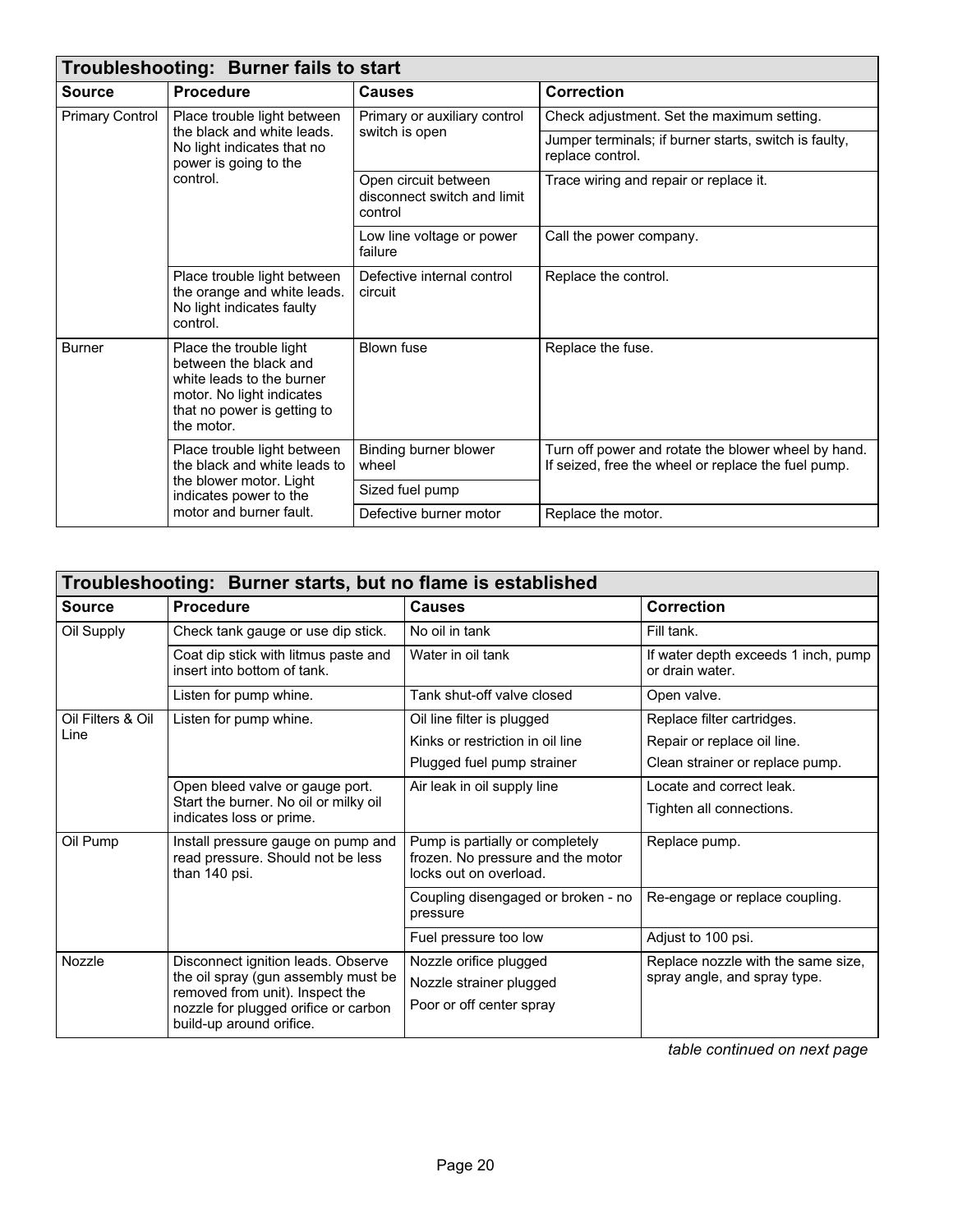| Troubleshooting: Burner starts, but no flame is established |                                                                                                                                                               |                                     |                                                                                               |  |
|-------------------------------------------------------------|---------------------------------------------------------------------------------------------------------------------------------------------------------------|-------------------------------------|-----------------------------------------------------------------------------------------------|--|
| Source                                                      | <b>Procedure</b>                                                                                                                                              | <b>Causes</b>                       | Correction                                                                                    |  |
| Ignition                                                    | Remove gun assembly and inspect                                                                                                                               | Fouled or shorted electrodes        | Clean electrode leads.                                                                        |  |
| Electrodes                                                  | electrodes and leads.                                                                                                                                         | Dirty electrodes and leads          |                                                                                               |  |
|                                                             |                                                                                                                                                               | Eroded electrode tips               | Clean electrode tips and reset the                                                            |  |
|                                                             |                                                                                                                                                               | Improper electrode gap spacing      | gap to 5/32 inches and correctly<br>position tips.                                            |  |
|                                                             |                                                                                                                                                               | Improper position of electrode tips |                                                                                               |  |
|                                                             |                                                                                                                                                               | Bad buss bar connection             | Re-tension and realign.                                                                       |  |
|                                                             |                                                                                                                                                               | Cracked or chipped insulators       | Replace electrode.                                                                            |  |
|                                                             |                                                                                                                                                               | Cracked or burned lead insulators   | Replace electrode leads.                                                                      |  |
| Ignition<br>Transformer                                     | Connect ignition leads to the<br>transformer. Start burner and<br>observe spark. Check line voltage<br>to transformer primary.                                | Low line voltage                    | Check voltage at power source.<br>Correct cause of voltage drop or call<br>the power company. |  |
|                                                             |                                                                                                                                                               | Burned out transformer windings.    | Replace the transformer.                                                                      |  |
|                                                             |                                                                                                                                                               | No spark or weak spark              | Properly ground the transformer<br>case.                                                      |  |
| <b>Burner Motor</b>                                         | Motor does not come up to speed<br>and trips out on overload. Turn off<br>power and rotate blower wheel by<br>hand to check for binding or<br>excessive drag. | Low line voltage                    | Check voltage at power source.<br>Correct cause of voltage drop or the<br>call power company. |  |
|                                                             |                                                                                                                                                               | Pump or blower overloading motor    | Correct cause of overloading.                                                                 |  |
|                                                             |                                                                                                                                                               | Faulty motor                        | Replace motor.                                                                                |  |

| Troubleshooting: Burner starts and fires, but lock out on safety |                                                                                                         |                                     |                                                                  |
|------------------------------------------------------------------|---------------------------------------------------------------------------------------------------------|-------------------------------------|------------------------------------------------------------------|
| Source                                                           | <b>Procedure</b>                                                                                        | <b>Causes</b>                       | <b>Correction</b>                                                |
| Poor Fire                                                        | After burner fires,<br>immediately jumper across<br>flame detector terminals at<br>the primary control. | Unbalanced fire                     | Replace nozzle                                                   |
|                                                                  |                                                                                                         | Too much air - -lean short fire     | Reduce combustion air - check<br>combustion.                     |
|                                                                  | • If burner continues to<br>run, this may be due to<br>poor fire. Inspect fire.                         | Too little air - - long dirty fire  | Increase combustion air - check<br>combustion.                   |
|                                                                  |                                                                                                         | Excessive draft                     | Adjust barometric damper for correct draft.                      |
|                                                                  |                                                                                                         | Too little draft or restriction     | Correct draft or remove restriction.                             |
| Flame Detector                                                   | • If fire is good, fault is in<br>flame<br>detector.<br>the.<br>Check detector circuit.                 | Dirty cad cell face                 | Clean cad cell face.                                             |
|                                                                  |                                                                                                         | Faulty cad cell - exceeds 15000 hms | Replace cad cell.                                                |
|                                                                  |                                                                                                         | Loose or defective cad cell wires   | Secure connections or replace cad cell<br>holder and wire leads. |
| <b>Primary Control</b>                                           | • If burner locks out on<br>safety, fault is in the pri-<br>mary control.                               | Primary control circuit defective   | Replace primary control.                                         |

| Troubleshooting: Burner starts and fires, but short cycles (too little heat) |                   |                                               |                                           |  |
|------------------------------------------------------------------------------|-------------------|-----------------------------------------------|-------------------------------------------|--|
| <b>Source</b>                                                                | <b>Procedure</b>  | <b>Causes</b>                                 | <b>Correction</b>                         |  |
| Thermostat                                                                   | Check thermostat. | Heat anticipator set too low                  | Correct heat anticipator setting.         |  |
|                                                                              |                   | Vibration at thermostat                       | Correct source of vibration.              |  |
|                                                                              |                   | Thermostat in the path of a warm air<br>draft | Shield thermostat from draft or relocate. |  |

table continued on next page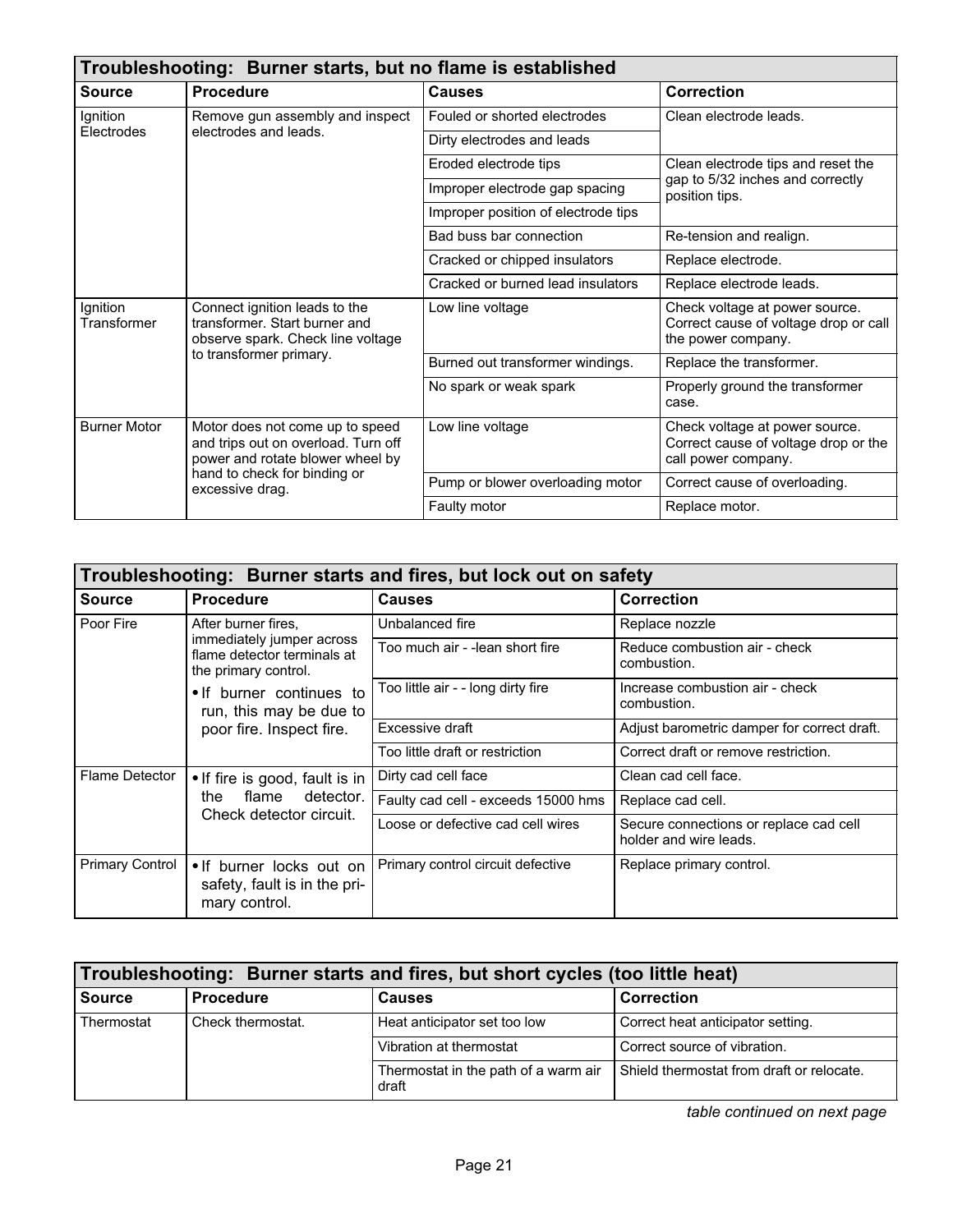| Troubleshooting: Burner starts and fires, but short cycles (too little heat) |                                                                                                                 |                                                |                                                                     |  |
|------------------------------------------------------------------------------|-----------------------------------------------------------------------------------------------------------------|------------------------------------------------|---------------------------------------------------------------------|--|
| <b>Source</b>                                                                | <b>Procedure</b>                                                                                                | <b>Causes</b>                                  | <b>Correction</b>                                                   |  |
| Limit Control                                                                | Connect voltmeter between<br>line voltage connections to<br>primary control (black &<br>white leads). If burner | Dirty furnace air filters                      | Clean or replace filter.                                            |  |
|                                                                              |                                                                                                                 | Blower running too slow                        | Increase blower speed to maintain proper<br>temp. rise.             |  |
|                                                                              | cycles due to power                                                                                             |                                                | Check for high static pressure.                                     |  |
|                                                                              | interruption, it is cycling on<br>limit.                                                                        |                                                | Check HEAT selector pin per wiring<br>diagram (figure 18, page 16). |  |
|                                                                              |                                                                                                                 | Blower motor seized or burned out              | Replace motor.                                                      |  |
|                                                                              |                                                                                                                 | Blower bearings seized                         | Replace bearings and shaft.                                         |  |
|                                                                              |                                                                                                                 | Blower wheel dirty                             | Clean blower wheel.                                                 |  |
|                                                                              |                                                                                                                 | Blower wheel in backward                       | Reverse blower wheel.                                               |  |
|                                                                              |                                                                                                                 | Wrong motor rotation                           | Replace with properly rotating wheel.                               |  |
|                                                                              |                                                                                                                 | Restrictions in return or supply air<br>system | Correct cause of restriction.                                       |  |
|                                                                              |                                                                                                                 | Adjustable limit control set too low           | Reset limit to maximum stop setting.                                |  |
| Power                                                                        | If voltage fluctuates, fault is<br>in the power source.<br>Recheck voltage at the<br>power source.              | Loose wiring connection                        | Locate and secure connection.                                       |  |
|                                                                              |                                                                                                                 | Low or fluctuating line voltage                | Call power company.                                                 |  |

| Troubleshooting: Burner starts and fires, but loses flame and lock out on safety |                                                                                                |                                                |                                                                    |  |
|----------------------------------------------------------------------------------|------------------------------------------------------------------------------------------------|------------------------------------------------|--------------------------------------------------------------------|--|
| <b>Source</b>                                                                    | <b>Procedure</b>                                                                               | <b>Causes</b>                                  | Correction                                                         |  |
| Poor Fire                                                                        | After burner fires,<br>immediately jumper<br>across flame detector<br>terminals at the primary | Unbalanced fire                                | Replace nozzle                                                     |  |
|                                                                                  |                                                                                                | Too much air - - lean short fire               | Reduce combustion air - check combustion.                          |  |
|                                                                                  | control.<br>• If burner continues to                                                           | Too little air - - long dirty fire             | Increase combustion air - check combustion.                        |  |
|                                                                                  | run (does not lock out                                                                         | Excessive draft                                | Adjust barometric damper for correct draft.                        |  |
|                                                                                  | of safety), fault may be<br>poor fire. Inspect fire.                                           | Too little draft or restriction                | Correct draft or remove restriction.                               |  |
| <b>Flame Detector</b>                                                            | . If fire is good, check for<br>fault in flame detector<br>circuit.                            | Dirty CAD cell face                            | Clean CAD cell face.                                               |  |
|                                                                                  |                                                                                                | Faulty CAD cell - - exceeds 15000<br>hms       | Replace CAD cell.                                                  |  |
|                                                                                  |                                                                                                | Loose or defective cad cell wires              | Secure connections or replace cad cell holder<br>and wire leads.   |  |
|                                                                                  |                                                                                                | Pump loses prime - air slug                    | Prime pump at bleed port                                           |  |
| Oil Supply                                                                       | • If burner loses flame<br>(does not lock out on<br>safety), fault is in the<br>fuel system.   | Pump loses prime - air leak in<br>supply line  | Check supply line for loose connections and<br>tighten fittings.   |  |
|                                                                                  |                                                                                                | Water slug in line                             | Check oil tank for water (over 1 inch) pump or<br>drain out water. |  |
|                                                                                  |                                                                                                | Partially plugged nozzle or nozzle<br>strainer | Replace nozzle.                                                    |  |
|                                                                                  | Listen for pump whine                                                                          | Restriction in oil line                        | Clear restriction.                                                 |  |
|                                                                                  |                                                                                                | Plugged fuel pump strainer                     | Clean strainer or replace pump.                                    |  |
|                                                                                  |                                                                                                | Cold oil - outdoor tank                        | Change to number 1 oil.                                            |  |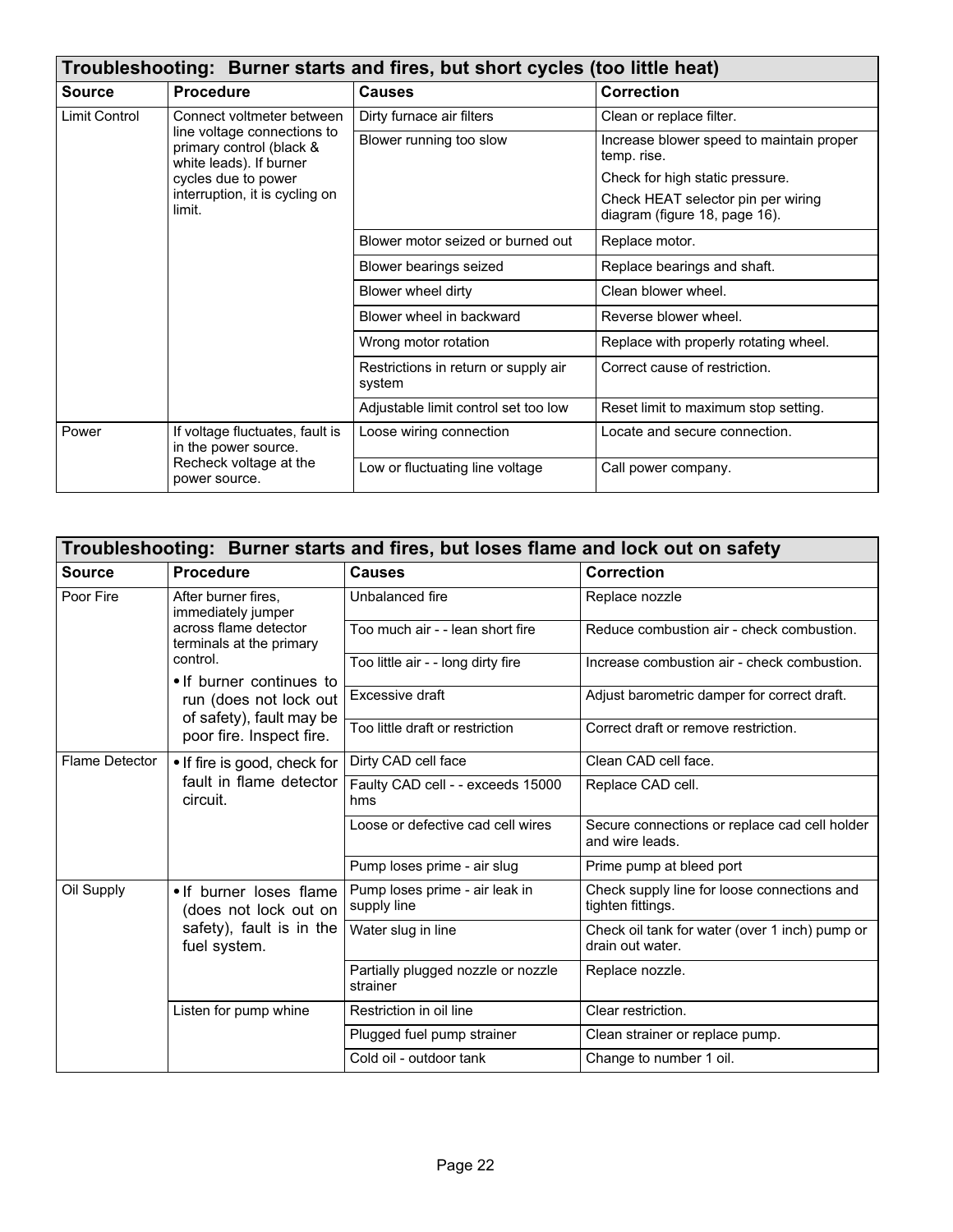| Troubleshooting: Burner runs continuously (too much or too little heat) |                                                                        |                                                               |                                                                     |  |  |
|-------------------------------------------------------------------------|------------------------------------------------------------------------|---------------------------------------------------------------|---------------------------------------------------------------------|--|--|
| Too much heat                                                           |                                                                        |                                                               |                                                                     |  |  |
| <b>Source</b>                                                           | <b>Procedure</b>                                                       | <b>Causes</b>                                                 | <b>Correction</b>                                                   |  |  |
| Thermostat                                                              | Disconnect thermostat                                                  | Shorted or welded thermostat contacts                         | Repair or replace the thermostat.                                   |  |  |
|                                                                         | wires at the primary<br>control.                                       | Stuck thermostat bimetal                                      | Clear obstruction or replace thermostat.                            |  |  |
|                                                                         | • Burner turns off: ther-                                              | Thermostat not level                                          | Level thermostat.                                                   |  |  |
|                                                                         | mostat circuit faulty.                                                 | Shorted thermostat wires                                      | Repair short or replace wires.                                      |  |  |
|                                                                         |                                                                        | Thermostat out of calibration                                 | Replace thermostat.                                                 |  |  |
|                                                                         |                                                                        | Thermostat in cold draft                                      | Correct draft or relocate the thermostat.                           |  |  |
| Primary<br>control                                                      | • Burner not turning off:<br>primary control faulty.                   | Defective primary control                                     | Replace the defective primary control.                              |  |  |
|                                                                         |                                                                        | <b>Too little heat</b>                                        |                                                                     |  |  |
| Combus-                                                                 | Check burner<br>combustion for CO2,<br>stack temperature, and<br>smoke | Too much combustion air                                       | Reduce combustion air.                                              |  |  |
| tion                                                                    |                                                                        | Air leaks into heat exchanger around<br>inspection door, etc. | Correct cause of air leak.                                          |  |  |
|                                                                         | $\bullet$ Low CO <sub>2</sub> less than<br>10%.                        | Excessive draft                                               | Adjust barometric draft control for correct draft.                  |  |  |
|                                                                         |                                                                        | Incorrect burner head adjustment                              | Correct burner head setting.                                        |  |  |
|                                                                         | • High smoke reading                                                   | Dirty or plugged heat exchanger                               | Clean heat exchanger.                                               |  |  |
|                                                                         | more than a trace.                                                     |                                                               | Readjust burner.                                                    |  |  |
|                                                                         |                                                                        | Insufficient draft                                            | Increase draft.                                                     |  |  |
|                                                                         |                                                                        | Incorrect burner head adjustment                              | Correct burner setting.                                             |  |  |
|                                                                         |                                                                        | Too little combustion air                                     | Increase combustion air.                                            |  |  |
|                                                                         | · High stack tempera-<br>ture is more than<br>550°F net.               | Too little blower air                                         | Check for high static pressure.                                     |  |  |
|                                                                         |                                                                        |                                                               | Check HEAT selector pin per wiring diagram<br>(figure 18, page 16). |  |  |
|                                                                         |                                                                        | Dirty or plugged heat exchanger                               | Clean heat exchanger.                                               |  |  |
|                                                                         |                                                                        | Dirty blower wheel                                            | Clean blower wheel.                                                 |  |  |
|                                                                         |                                                                        | Dirty furnace air filters                                     | Clean or replace filter.                                            |  |  |
|                                                                         |                                                                        | Restricted or closed registers/dampers                        | Readjust registers or dampers.                                      |  |  |
| Oil Pres-                                                               | Inspect fire and check                                                 | Partially plugged or defective nozzle                         | Replace nozzle.                                                     |  |  |
| sure                                                                    | oil pressure.                                                          | Oil pressure too low: less than 100 psi.                      | Increase oil pressure top 100psi.                                   |  |  |